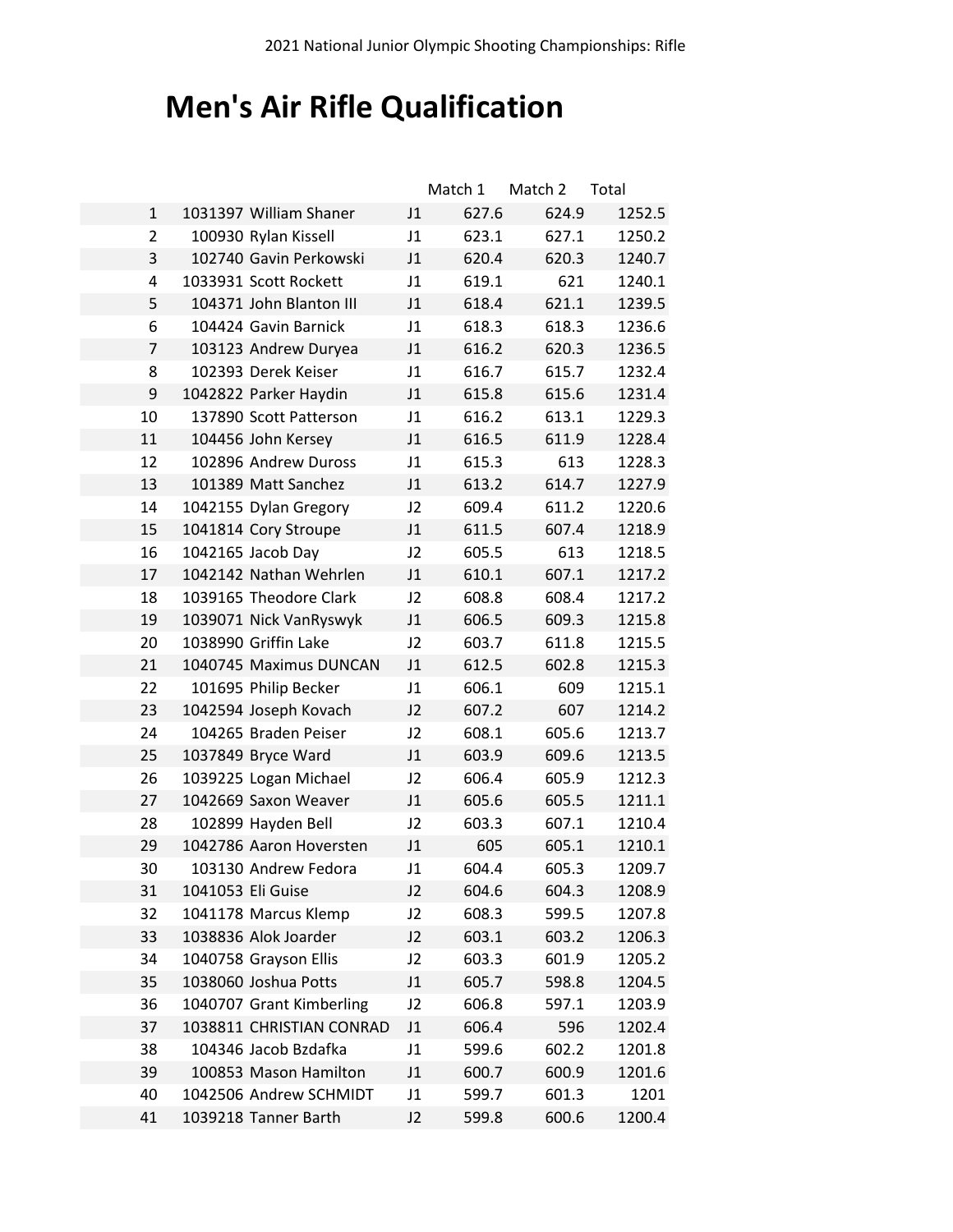| 42 | 104064 Anthony Buatti          | J1 | 603.9 | 595.9 | 1199.8 |
|----|--------------------------------|----|-------|-------|--------|
| 43 | 1040933 Ryan Wee               | J2 | 599.7 | 599.4 | 1199.1 |
| 44 | 1040932 Tyler Wee              | J3 | 594.6 | 603.8 | 1198.4 |
| 45 | 1042280 Anthony James Hotko J2 |    | 599.1 | 599   | 1198.1 |
| 46 | 104473 Briggs Moore            | J1 | 600.6 | 597.4 | 1198   |
| 47 | 1038971 Zachary Lee Jackson    | J1 | 603.2 | 593.9 | 1197.1 |
| 48 | 102609 SAWYER WILLIAMS         | J1 | 600.4 | 596.4 | 1196.8 |
| 49 | 104305 Justin Casteel          | J1 | 606   | 590.5 | 1196.5 |
| 50 | 1039195 Elias Hunt             | J1 | 594.7 | 601.3 | 1196   |
| 51 | 1041301 Thomas Mikolashek      | J2 | 594.3 | 600.9 | 1195.2 |
| 52 | 1041224 Ben Roche              | J2 | 593.2 | 600.7 | 1193.9 |
| 53 | 100897 Antone SELLERS          | J1 | 600   | 593.3 | 1193.3 |
| 54 | 335808 Matthew Stout           | J2 | 593   | 600   | 1193   |
| 55 | 103145 Anthony Kissik          | J1 | 597.8 | 595   | 1192.8 |
| 56 | 1035100 Sam Burrow             | J1 | 589.9 | 602.4 | 1192.3 |
| 57 | 1043406 Trey Myers             | J2 | 590.2 | 601.8 | 1192   |
| 58 | 1042247 Logan McClimans        | J2 | 593.8 | 598.2 | 1192   |
| 59 | 1040714 Joshua PLUMMER         | J1 | 589.2 | 602.4 | 1191.6 |
| 60 | 1041465 Logan HASSSELL         | J2 | 600   | 590   | 1190   |
| 61 | 101092 Grant Benson            | J1 | 597.9 | 591   | 1188.9 |
| 62 | 101518 JOSEPH HAHN             | J1 | 591.8 | 596.6 | 1188.4 |
| 63 | 1041377 Carson Wood            | J1 | 592   | 595.1 | 1187.1 |
| 64 | 1043362 Brandon Evans          | J2 | 592   | 594.7 | 1186.7 |
| 65 | 1040774 Andrew Zhao            | J2 | 599.6 | 586.8 | 1186.4 |
| 66 | 1040953 Ryan Kim               | J2 | 598.1 | 587.7 | 1185.8 |
| 67 | 1040570 Cooper GRAY            | J2 | 590.8 | 593.9 | 1184.7 |
| 68 | 100780 Garrett Boggan          | J1 | 589.4 | 594.7 | 1184.1 |
| 69 | 1043346 Pruitt Bain            | J2 | 588.7 | 595.2 | 1183.9 |
| 70 | 1039234 Ryan Sponauer          | J1 | 595.6 | 587.8 | 1183.4 |
| 71 | 104552 Wrangle Kruckenberg J1  |    | 591.6 | 591.3 | 1182.9 |
| 72 | 1043561 WYATT BELANGER         | J1 | 585.3 | 597.5 | 1182.8 |
| 73 | 1039103 Ben Rogers             | J1 | 590.2 | 590.8 | 1181   |
| 74 | 1042282 Everett Smith          | J3 | 587.8 | 592.9 | 1180.7 |
| 75 | 1040401 William Steen          | J2 | 589.7 | 590   | 1179.7 |
| 76 | 89503 SPENCER GILLIS           | J1 | 586.3 | 592.8 | 1179.1 |
| 77 | 1038813 David Antonenko        | J1 | 594   | 584.8 | 1178.8 |
| 78 | 1042454 Joe Neireiter          | J2 | 586.6 | 592   | 1178.6 |
| 79 | 1040713 Deitrich Bergman       | J3 | 580.9 | 596.7 | 1177.6 |
| 80 | 103926 Jacob Wisman            | J2 | 584.4 | 591.2 | 1175.6 |
| 81 | 1039464 Leo VEATCH             | J2 | 577.9 | 597.7 | 1175.6 |
| 82 | 1042592 Charles MOOTS          | J2 | 583.2 | 590.3 | 1173.5 |
| 83 | 1042712 Liam Tegeler           | J2 | 585.4 | 586.5 | 1171.9 |
| 84 | 1042593 MARSHALL SCHMIDT       | J3 | 585.2 | 586   | 1171.2 |
| 85 | 1038592 Dante Aletto           | J1 | 581.2 | 589.8 | 1171   |
| 86 | 1042553 Mateo MORENO           | J2 | 582.5 | 587.6 | 1170.1 |
| 87 | 1042533 Jack Ogoreuc           | J3 | 584.6 | 583   | 1167.6 |
|    |                                |    |       |       |        |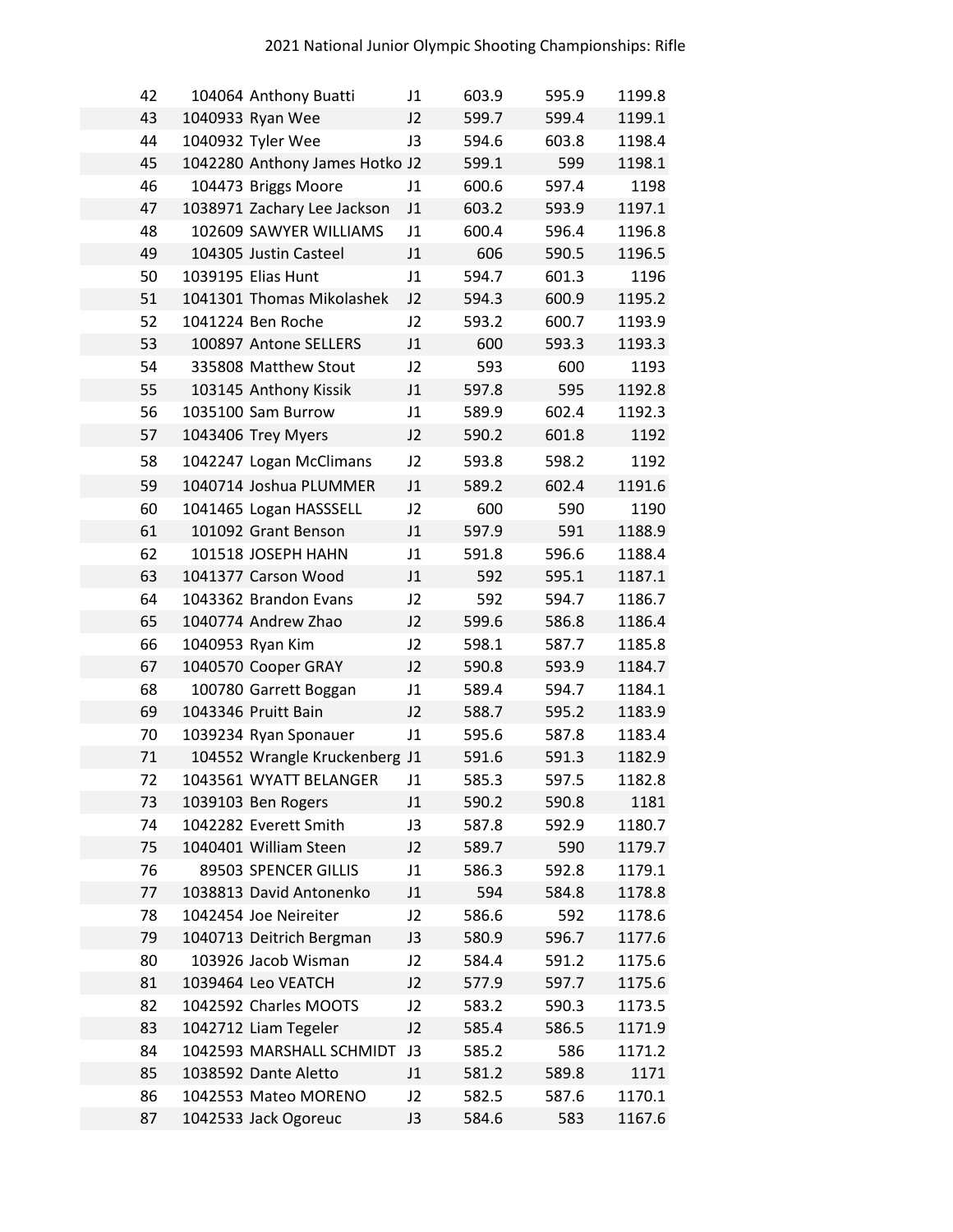| 88  | 102272 Nathan Engman         | J2 | 583.8     | 582.6 | 1166.4 |
|-----|------------------------------|----|-----------|-------|--------|
| 89  | 1042025 Samuel Sparrow       | J1 | 587.2     | 578.6 | 1165.8 |
| 90  | 1040543 Dylan Zaun           | 12 | 578.7     | 586.4 | 1165.1 |
| 91  | 1038863 STEPHEN MCAFEE       | 12 | 579       | 584.5 | 1163.5 |
| 92  | 1039171 Elijah Butler        | J2 | 579       | 581.8 | 1160.8 |
| 93  | 1037699 Kemper Pearson       | J2 | 578.6     | 580.9 | 1159.5 |
| 94  | 1039473 Brock BILLINGS       | J2 | 575       | 581.6 | 1156.6 |
| 95  | 1041056 Jacob Shaw           | J2 | 572       | 582.4 | 1154.4 |
| 96  | 1043897 Michael Lumetta      | J2 | 575.6     | 578.6 | 1154.2 |
| 97  | 1042693 Hunter Root          | J3 | 578.1     | 575.4 | 1153.5 |
| 98  | 1039364 Elias Haddad         | J1 | 575       | 577.1 | 1152.1 |
| 99  | 1042378 Gatlin JAMES         | 12 | 566.1     | 584.6 | 1150.7 |
| 100 | 104129 Braden Michalak       | J2 | 575.6     | 574.5 | 1150.1 |
| 101 | 1042252 Jackson Wall         | J3 | 571.9     | 573.5 | 1145.4 |
| 102 | 1042264 Matteo Yoon          | J2 | 573.7     | 570.2 | 1143.9 |
| 103 | 1042770 Parker Sullivan      | J3 | 577.9     | 564.9 | 1142.8 |
| 104 | 1043899 Cameron Young        | J2 | 568.4     | 574   | 1142.4 |
| 105 | 1042405 Kyle Barron          | J2 | 562       | 577.7 | 1139.7 |
| 106 | 1041016 Zachary Osvald       | J1 | 568.8     | 565.3 | 1134.1 |
| 107 | 1043642 Dylan Payne          | J1 | 560.4     | 568.7 | 1129.1 |
| 108 | 1043580 Chris Jennings       | J2 | 559.8     | 567.7 | 1127.5 |
| 109 | 1043731 Thaddeus Edwards     | J2 | 565.7     | 558   | 1123.7 |
| 110 | 1042482 Christopher Forrest  | J2 | 553.6     | 566.2 | 1119.8 |
| 111 | 1042709 Nate Steinhaus       | J3 | 546.9     | 570.7 | 1117.6 |
| 112 | 1042179 Zach Tan             | J3 | 556.1     | 551.6 | 1107.7 |
| 113 | 1043724 Augustine Courtright | J3 | 546.5     | 554.1 | 1100.6 |
| 114 | 1043742 Zachary Tedrow       | J1 | 596.3 DNS |       | 596.3  |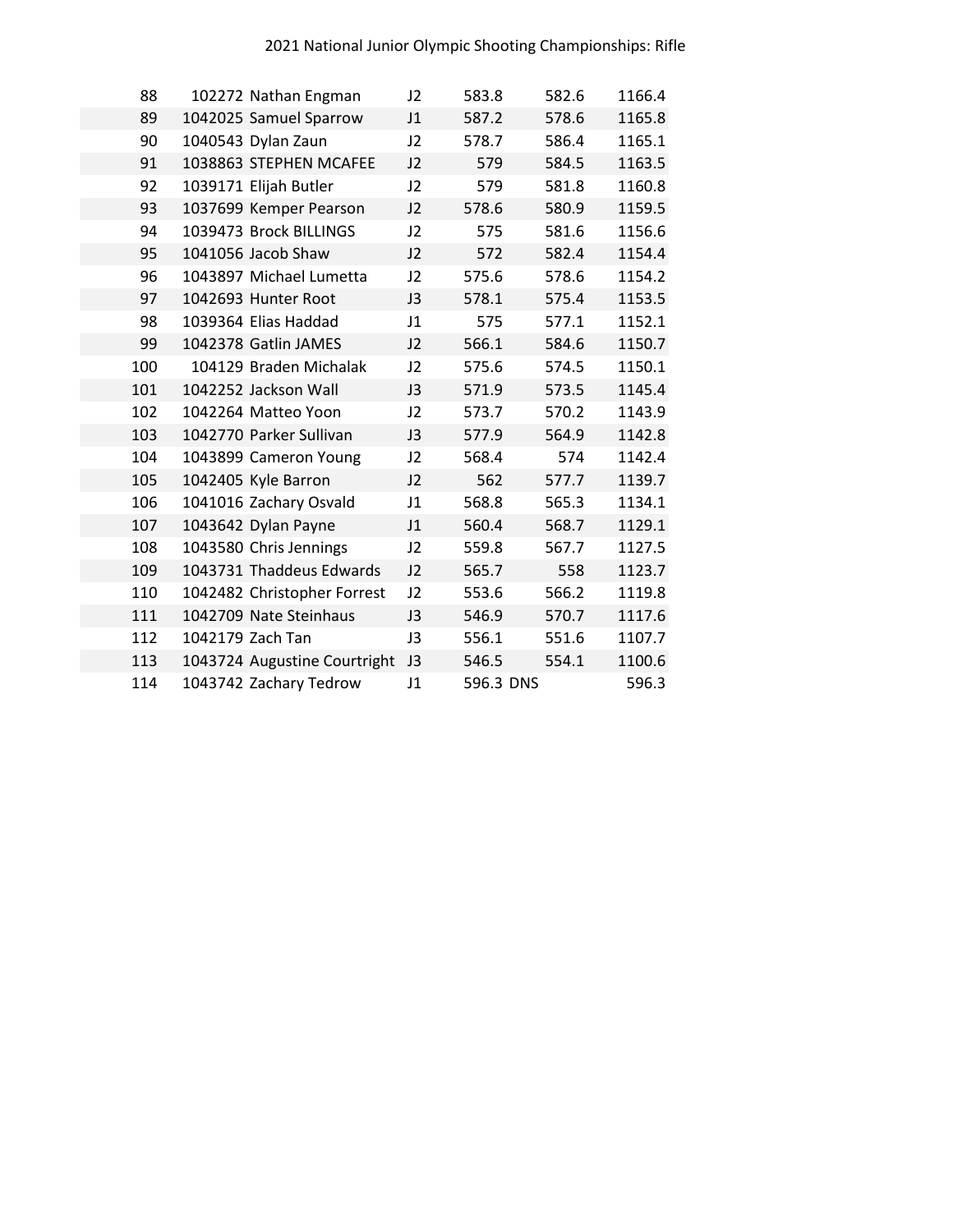| J1                        |        | J2            |
|---------------------------|--------|---------------|
| 1 William Shaner          | 1252.5 | 1 Dy          |
| 2 Rylan Kissell           | 1250.2 | 2 Jac         |
| 3 Gavin Perkowski         | 1240.7 | 3 Th          |
| 4 Scott Rockett           | 1240.1 | 4 Gri         |
| 5 John Blanton III        | 1239.5 | 5 Jos         |
| 6 Gavin Barnick           | 1236.6 | 6 Bra         |
| 7 Andrew Duryea           | 1236.5 | 7 Log         |
| 8 Derek Keiser            | 1232.4 | 8 Ha          |
| 9 Parker Haydin           | 1231.4 | 9 Eli         |
| 10 Scott Patterson        | 1229.3 | 10 Ma         |
| 11 John Kersey            | 1228.4 | 11 Ald        |
| 12 Andrew Duross          | 1228.3 | 12 Gra        |
| 13 Matt Sanchez           | 1227.9 | 13 Gra        |
| 14 Cory Stroupe           | 1218.9 | 14 Tar        |
| 15 Nathan Wehrlen         | 1217.2 | 15 Ry         |
| 16 Nick VanRyswyk         | 1215.8 | 16 An         |
| 17 Maximus DUNCAN         | 1215.3 | 17 Th         |
| 18 Philip Becker          | 1215.1 | 18 Be         |
| 19 Bryce Ward             | 1213.5 | 19 Ma         |
| 20 Saxon Weaver           | 1211.1 | 20 Tre        |
| 21 Aaron Hoversten        | 1210.1 | $21$ Log      |
| 22 Andrew Fedora          | 1209.7 | $22$ Log      |
| 23 Joshua Potts           | 1204.5 | 23 Bra        |
| 24 CHRISTIAN CONRAD       | 1202.4 | 24 An         |
| 25 Jacob Bzdafka          | 1201.8 | 25 Ry         |
| 26 Mason Hamilton         | 1201.6 | 26 Co         |
| 27 Andrew SCHMIDT         | 1201   | 27 Pru        |
| 28 Anthony Buatti         | 1199.8 | 28 Wi         |
| 29 Briggs Moore           | 1198   | $29$ Joe      |
| 30 Zachary Lee Jackson    | 1197.1 | 30 Jac        |
| <b>31 SAWYER WILLIAMS</b> | 1196.8 | 31 Leo        |
| 32 Justin Casteel         | 1196.5 | 32 Ch         |
| 33 Elias Hunt             | 1196   | 33 Lia        |
| 34 Antone SELLERS         | 1193.3 | 34 Ma         |
| 35 Anthony Kissik         | 1192.8 | 35 Na         |
| 36 Sam Burrow             | 1192.3 | 36 Dy         |
| 37 Joshua PLUMMER         | 1191.6 | <b>37 STI</b> |
| 38 Grant Benson           | 1188.9 | 38 Elij       |
| 39 JOSEPH HAHN            | 1188.4 | 39 Ke         |
| 40 Carson Wood            | 1187.1 | 40 Bro        |
| 41 Garrett Boggan         | 1184.1 | 41 Jac        |

|                        |        |  | JŁ                       |      |
|------------------------|--------|--|--------------------------|------|
| 1 William Shaner       | 1252.5 |  | 1 Dylan Gregory          | 1221 |
| 2 Rylan Kissell        | 1250.2 |  | 2 Jacob Day              | 1219 |
| 3 Gavin Perkowski      | 1240.7 |  | 3 Theodore Clark         | 1217 |
| 4 Scott Rockett        | 1240.1 |  | 4 Griffin Lake           | 1216 |
| 5 John Blanton III     | 1239.5 |  | 5 Joseph Kovach          | 1214 |
| 6 Gavin Barnick        | 1236.6 |  | 6 Braden Peiser          | 1214 |
| 7 Andrew Duryea        | 1236.5 |  | 7 Logan Michael          | 1212 |
| 8 Derek Keiser         | 1232.4 |  | 8 Hayden Bell            | 1210 |
| 9 Parker Haydin        | 1231.4 |  | 9 Eli Guise              | 1209 |
| 10 Scott Patterson     | 1229.3 |  | 10 Marcus Klemp          | 1208 |
| 11 John Kersey         | 1228.4 |  | 11 Alok Joarder          | 1206 |
| 12 Andrew Duross       | 1228.3 |  | 12 Grayson Ellis         | 1205 |
| 13 Matt Sanchez        | 1227.9 |  | 13 Grant Kimberling      | 1204 |
| 14 Cory Stroupe        | 1218.9 |  | 14 Tanner Barth          | 1200 |
| 15 Nathan Wehrlen      | 1217.2 |  | 15 Ryan Wee              | 1199 |
| 16 Nick VanRyswyk      | 1215.8 |  | 16 Anthony James Hotko   | 1198 |
| 17 Maximus DUNCAN      | 1215.3 |  | 17 Thomas Mikolashek     | 1195 |
| 18 Philip Becker       | 1215.1 |  | 18 Ben Roche             | 1194 |
| 19 Bryce Ward          | 1213.5 |  | 19 Matthew Stout         | 1193 |
| 20 Saxon Weaver        | 1211.1 |  | 20 Trey Myers            | 1192 |
| 21 Aaron Hoversten     | 1210.1 |  | 21 Logan McClimans       | 1192 |
| 22 Andrew Fedora       | 1209.7 |  | 22 Logan HASSSELL        | 1190 |
| 23 Joshua Potts        | 1204.5 |  | 23 Brandon Evans         | 1187 |
| 24 CHRISTIAN CONRAD    | 1202.4 |  | 24 Andrew Zhao           | 1186 |
| 25 Jacob Bzdafka       | 1201.8 |  | 25 Ryan Kim              | 1186 |
| 26 Mason Hamilton      | 1201.6 |  | 26 Cooper GRAY           | 1185 |
| 27 Andrew SCHMIDT      | 1201   |  | 27 Pruitt Bain           | 1184 |
| 28 Anthony Buatti      | 1199.8 |  | 28 William Steen         | 1180 |
| 29 Briggs Moore        | 1198   |  | 29 Joe Neireiter         | 1179 |
| 30 Zachary Lee Jackson | 1197.1 |  | 30 Jacob Wisman          | 1176 |
| 31 SAWYER WILLIAMS     | 1196.8 |  | 31 Leo VEATCH            | 1176 |
| 32 Justin Casteel      | 1196.5 |  | 32 Charles MOOTS         | 1174 |
| 33 Elias Hunt          | 1196   |  | 33 Liam Tegeler          | 1172 |
| 34 Antone SELLERS      | 1193.3 |  | 34 Mateo MORENO          | 1170 |
| 35 Anthony Kissik      | 1192.8 |  | 35 Nathan Engman         | 1166 |
| 36 Sam Burrow          | 1192.3 |  | 36 Dylan Zaun            | 1165 |
| 37 Joshua PLUMMER      | 1191.6 |  | <b>37 STEPHEN MCAFEE</b> | 1164 |
| 38 Grant Benson        | 1188.9 |  | 38 Elijah Butler         | 1161 |
| 39 JOSEPH HAHN         | 1188.4 |  | 39 Kemper Pearson        | 1160 |
| 40 Carson Wood         | 1187.1 |  | <b>40 Brock BILLINGS</b> | 1157 |
| 41 Garrett Boggan      | 1184.1 |  | 41 Jacob Shaw            | 1154 |
|                        |        |  |                          |      |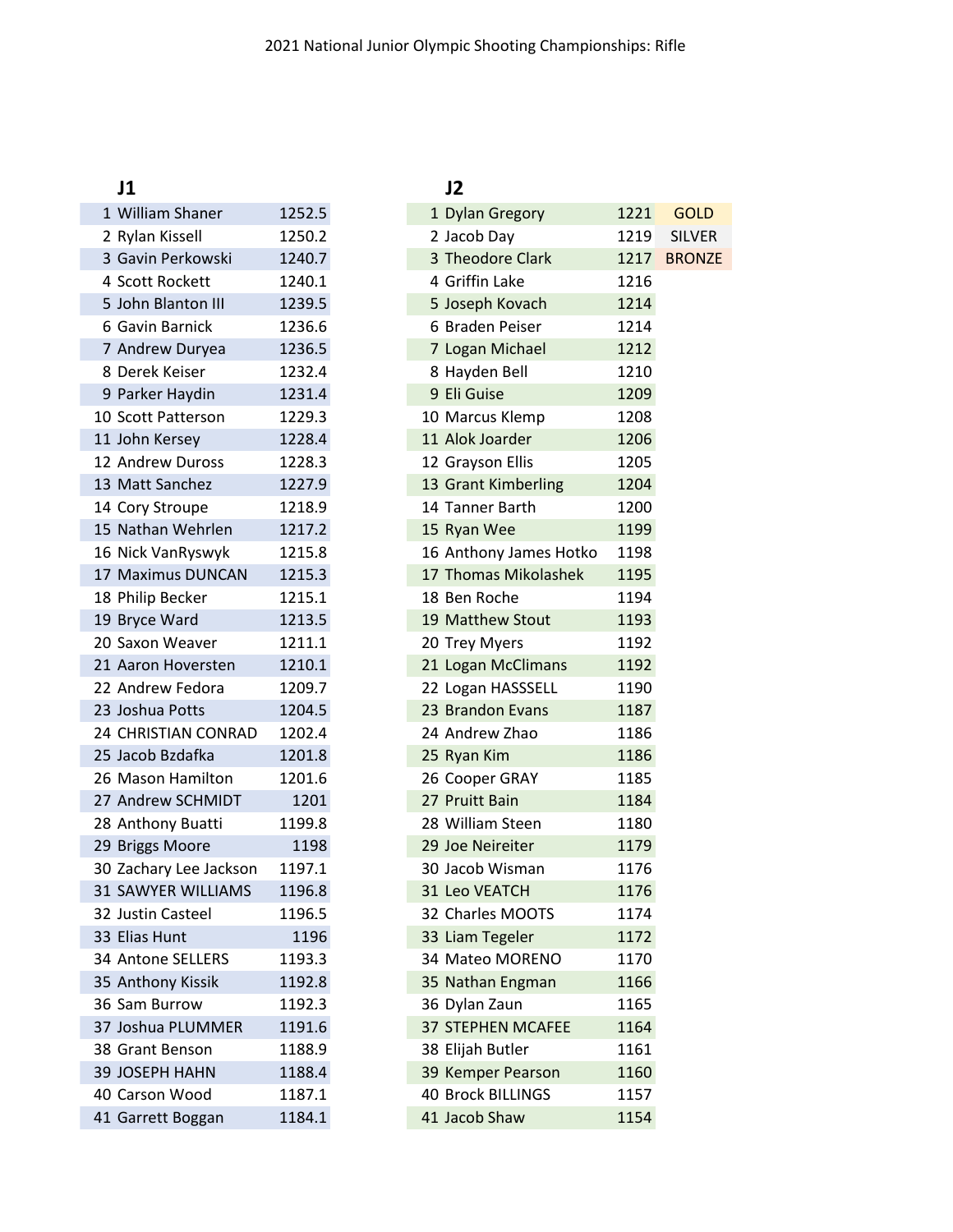| 42 Ryan Sponauer         | 1183.4 |
|--------------------------|--------|
| 43 Wrangle Kruckenberg   | 1182.9 |
| <b>44 WYATT BELANGER</b> | 1182.8 |
| 45 Ben Rogers            | 1181   |
| <b>46 SPENCER GILLIS</b> | 1179.1 |
| 47 David Antonenko       | 1178.8 |
| 48 Dante Aletto          | 1171   |
| 49 Samuel Sparrow        | 1165.8 |
| 50 Elias Haddad          | 1152.1 |
| 51 Zachary Osvald        | 1134.1 |
| 52 Dylan Payne           | 1129.1 |
| 53 Zachary Tedrow        | 596.3  |
|                          |        |

| 42 Michael Lumetta     | 1154 |
|------------------------|------|
| 43 Gatlin JAMES        | 1151 |
| 44 Braden Michalak     | 1150 |
| 45 Matteo Yoon         | 1144 |
| 46 Cameron Young       | 1142 |
| 47 Kyle Barron         | 1140 |
| 48 Chris Jennings      | 1128 |
| 49 Thaddeus Edwards    | 1124 |
| 50 Christopher Forrest | 1120 |

## **J3**

| 1 Tyler Wee             | 1198.4 | <b>GOLD</b>   |
|-------------------------|--------|---------------|
| 2 Everett Smith         | 1180.7 | <b>SILVER</b> |
| 3 Deitrich Bergman      | 1177.6 | <b>BRONZE</b> |
| 4 MARSHALL SCHMIDT      | 1171.2 |               |
| 5 Jack Ogoreuc          | 1167.6 |               |
| 6 Hunter Root           | 1153.5 |               |
| 7 Jackson Wall          | 1145.4 |               |
| 8 Parker Sullivan       | 1142.8 |               |
| 9 Nate Steinhaus        | 1117.6 |               |
| 10 Zach Tan             | 1107.7 |               |
| 11 Augustine Courtright | 1100.6 |               |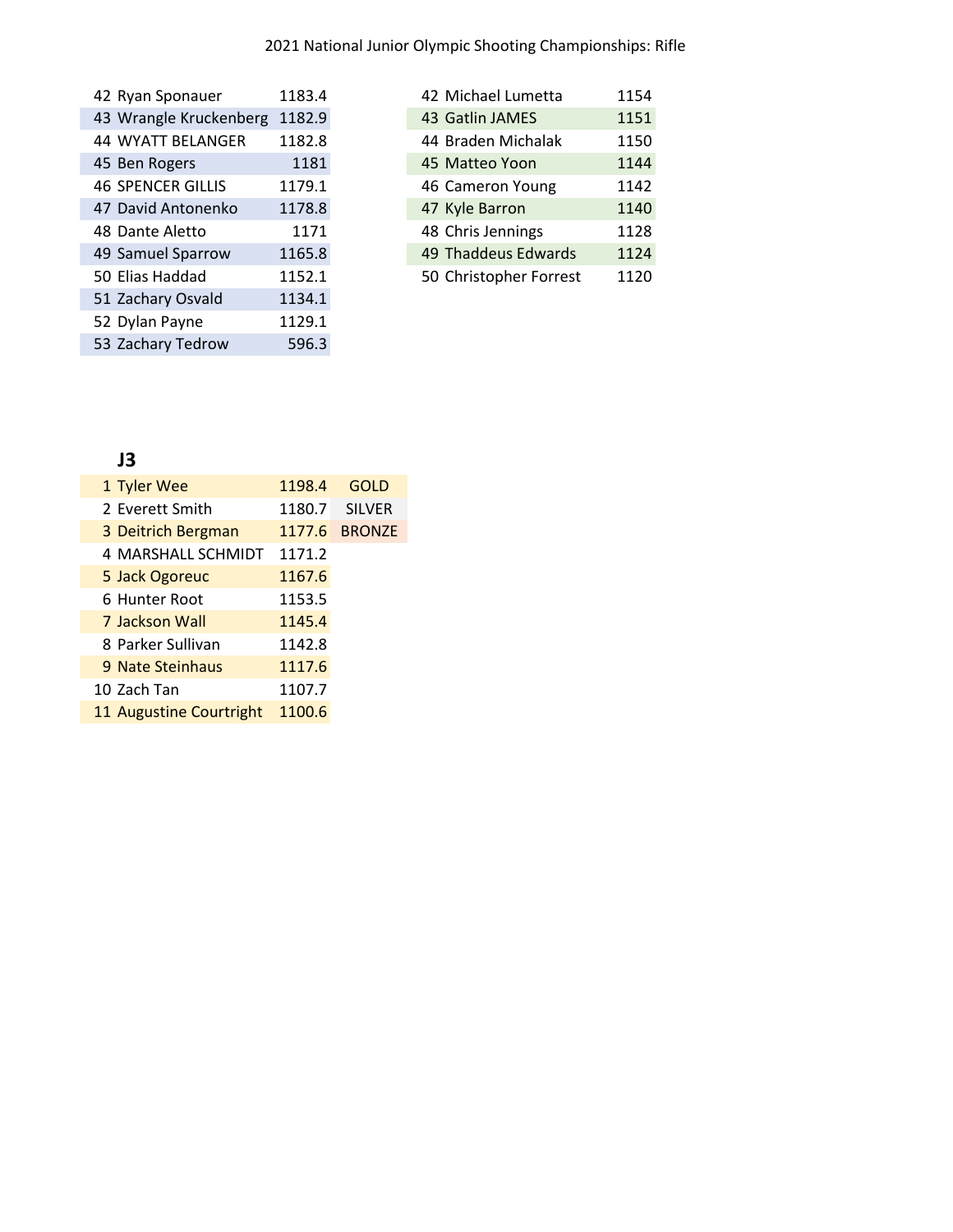## **Men's Air Rifle Final**

|        |                             |         | 1-5  | $6 - 10$ | 8th  | 7th  | 6th  | 5th  | 4th  | 3rd  | 2nd/1st | Total |            |
|--------|-----------------------------|---------|------|----------|------|------|------|------|------|------|---------|-------|------------|
| Gold   | Derek Keiser                | 102393  | 51.8 | 51.6     | 21.1 | 21.2 | 20.9 | 20.6 | 20.0 | 21.4 | 20.8    | 249.4 |            |
| Silver | William Shaner              | 1031397 | 51.9 | 51.9     | 20.9 | 20.9 | 20.5 | 20.9 | 20.1 | 21.3 | 20.7    | 249.1 | *Shoot-off |
|        | <b>Bronze Rylan Kissell</b> | 100930  | 52.2 | 51.3     | 20.5 | 20.6 | 20.9 | 20.9 | 21.3 | 20.7 |         | 228.4 |            |
| 4      | John Blanton III            | 104371  | 51.4 | 51.9     | 20.4 | 20.6 | 20.6 | 20.9 | 20.0 |      |         | 205.8 |            |
| 5.     | <b>Scott Rockett</b>        | 1033931 | 52.1 | 50.6     | 20.8 | 20.7 | 20.1 | 20.7 |      |      |         | 185.0 |            |
| 6      | Gavin Perkowski             | 102740  | 50.8 | 51.6     | 20.3 | 21.1 | 18.7 |      |      |      |         | 162.5 |            |
|        | Andrew Duryea               | 103123  | 50.7 | 51.4     | 20.4 | 20.5 |      |      |      |      |         | 143.0 |            |
| 8      | Gavin Barnick               | 104424  | 50.9 | 51.7     | 19.8 |      |      |      |      |      |         | 122.4 |            |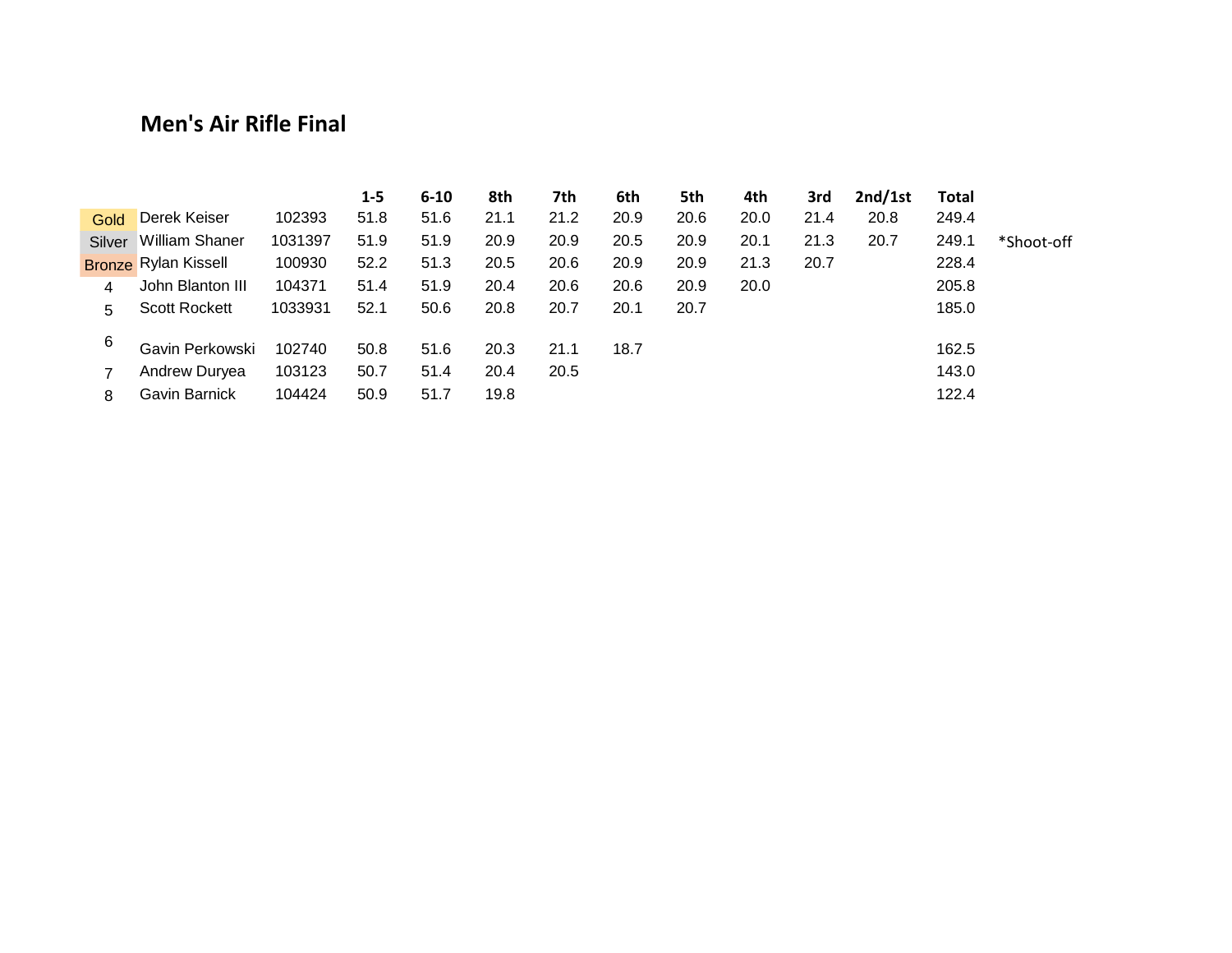# **Women's Air Rifle Qualification**

|                |                           |    | Match 1 | Match 2 | <b>Total</b> |
|----------------|---------------------------|----|---------|---------|--------------|
| $\mathbf{1}$   | 1037967 Mary Tucker       | J1 | 629.5   | 624.3   | 1253.8       |
| 2              | 1034676 Katie Zaun        | J1 | 625.4   | 626.9   | 1252.3       |
| 3              | 102447 Katrina Demerle    | J2 | 623.9   | 625.6   | 1249.5       |
| 4              | 1035743 Claire O'Neel     | J1 | 625.7   | 623.6   | 1249.3       |
| 5              | 100823 Molly McGhin       | J1 | 623     | 624.9   | 1247.9       |
| 6              | 1037973 Rachael Charles   | J2 | 621.2   | 622.5   | 1243.7       |
| $\overline{7}$ | 1039076 Natalie Perrin    | J1 | 623.9   | 619.6   | 1243.5       |
| 8              | 103814 Allison Henry      | J1 | 620.6   | 622.3   | 1242.9       |
| 9              | 100605 Calista Smoyer     | J1 | 619.7   | 622     | 1241.7       |
| 10             | 1041110 Cecelia Ossi      | J1 | 619.9   | 620.9   | 1240.8       |
| 11             | 1041282 Bremen Butler     | J2 | 620.8   | 619.8   | 1240.6       |
| 12             | 1032575 Morgan Kreb       | J1 | 621.3   | 618.4   | 1239.7       |
| 13             | 104195 Anne White         | J1 | 622     | 617.4   | 1239.4       |
| 14             | 101157 Martina Gratz      | J1 | 621.2   | 618.1   | 1239.3       |
| 15             | 1042153 Gracie Turk       | J1 | 620.9   | 618.3   | 1239.2       |
| 16             | 104399 Peninah D'Souza    | J1 | 620.8   | 618.1   | 1238.9       |
| 17             | 100910 Stephanie Allan    | J1 | 622.4   | 616.1   | 1238.5       |
| 18             | 1038115 Katie TEDESCHI    | J1 | 617.1   | 619.3   | 1236.4       |
| 19             | 101412 Becca Lamb         | J1 | 618.4   | 617.7   | 1236.1       |
| 20             | 1042892 Emme Walrath      | J2 | 616     | 619.4   | 1235.4       |
| 21             | 100837 Kristen Derting    | J1 | 620.7   | 613.5   | 1234.2       |
| 22             | 1039261 Mikole Hogan      | J2 | 615.9   | 617.7   | 1233.6       |
| 23             | 100898 Emmie Sellers      | J1 | 620.1   | 612.7   | 1232.8       |
| 24             | 101644 Madelynn Erickson  | J1 | 621.2   | 611.2   | 1232.4       |
| 25             | 1037907 Vittoria Watts    | J1 | 617.5   | 614.6   | 1232.1       |
| 26             | 104441 Lauren Hurley      | J1 | 610.8   | 621.3   | 1232.1       |
| 27             | 1039365 Julianna Hays     | J2 | 619.3   | 611.8   | 1231.1       |
| 28             | 1038018 Ashton O'Connell  | J1 | 614.7   | 615.6   | 1230.3       |
| 29             | 1038604 Adrienne Hanson   | J2 | 615.3   | 614.3   | 1229.6       |
| 30             | 100980 Marleigh Duncan    | J1 | 612.3   | 615.7   | 1228         |
| 31             | 1038936 Danielle Vigil    | J1 | 614     | 613.8   | 1227.8       |
| 32             | 1039011 Rylie Passmore    | J2 | 612.8   | 614.6   | 1227.4       |
| 33             | 1041278 Kayla Andreoli    | J1 | 610.1   | 616.5   | 1226.6       |
| 34             | 100849 Grace Weber        | J1 | 613     | 613     | 1226         |
| 35             | 1034395 Mackenzie Strauch | J1 | 609.6   | 616.2   | 1225.8       |
| 36             | 1037791 Samantha Shultz   | J1 | 615.1   | 610.6   | 1225.7       |
| 37             | 1037708 Amy Kohan         | J1 | 612.8   | 612.8   | 1225.6       |
| 38             | 1037679 Emma Pereira      | J1 | 613.4   | 612.1   | 1225.5       |
| 39             | 1042150 Jaden-Ann Fraser  | J1 | 611.3   | 614     | 1225.3       |
| 40             | 1038123 Elizabeth Probst  | J2 | 612.4   | 612.6   | 1225         |
| 41             | 103557 ALEXIS KIRK        | J1 | 615.2   | 609.7   | 1224.9       |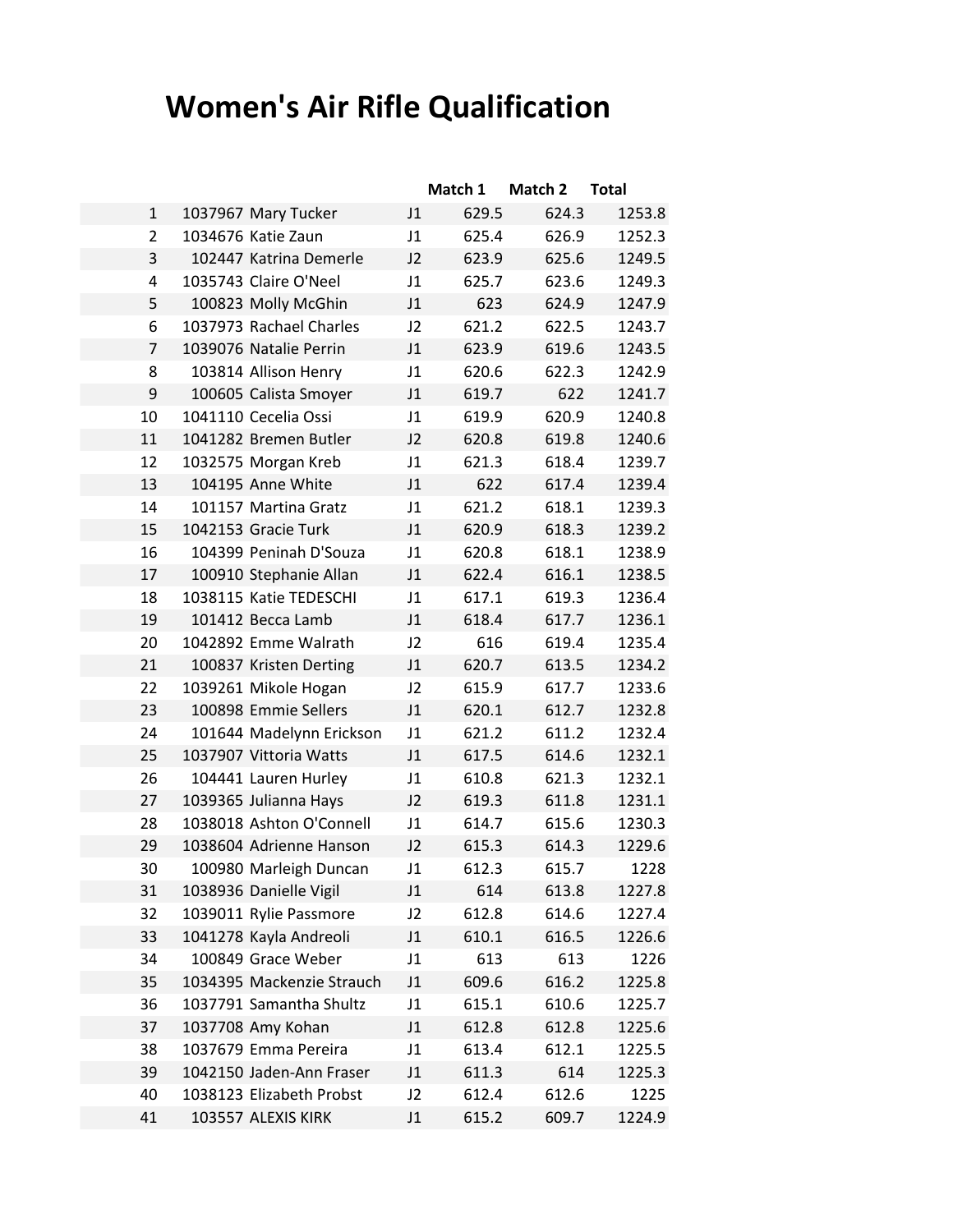| 42 |                 | 100746 Ellizabeth Paige Hollov J1 |                | 613.6 | 610.3 | 1223.9 |
|----|-----------------|-----------------------------------|----------------|-------|-------|--------|
| 43 |                 | 1038827 Claudia Muzik             | J2             | 608.7 | 615.1 | 1223.8 |
| 44 |                 | 1035179 Macey Way                 | J1             | 616   | 607.6 | 1223.6 |
| 45 |                 | 103603 LeeAnna Crudgington        | J <sub>2</sub> | 609.8 | 613.7 | 1223.5 |
| 46 |                 | 101728 Jaden Thompson             | J1             | 612.6 | 610.8 | 1223.4 |
| 47 | 1038001 Mia Lee |                                   | J2             | 611.4 | 611.4 | 1222.8 |
| 48 |                 | 1040898 Kayla Riewe               | J2             | 611.4 | 611.4 | 1222.8 |
| 49 |                 | 104446 Meredith Ivey              | J1             | 610.1 | 612.2 | 1222.3 |
| 50 |                 | 104419 Ashley Judson              | J1             | 607.3 | 614.6 | 1221.9 |
| 51 |                 | 10227 Emma Rhode                  | J1             | 606.6 | 614.9 | 1221.5 |
| 52 |                 | 1038375 Morgan Vander Linder J1   |                | 611.6 | 609   | 1220.6 |
| 53 |                 | 1034809 Katie TORRENCE            | J1             | 615.1 | 605.3 | 1220.4 |
| 54 |                 | 104360 Kaylynn Slaughter          | J2             | 614.2 | 606   | 1220.2 |
| 55 |                 | 104500 Nina Schuett               | J1             | 609.8 | 610   | 1219.8 |
| 56 |                 | 1042463 Cassidy Reeke             | J2             | 611.5 | 608.3 | 1219.8 |
| 57 |                 | 1042288 Alyssa Ward               | J2             | 613.6 | 606.1 | 1219.7 |
| 58 |                 | 1041122 Sophia Cruz               | J2             | 617.8 | 601.5 | 1219.3 |
| 59 |                 | 102496 Nicolette Hoffman          | J2             | 602.8 | 616.1 | 1218.9 |
| 60 |                 | 1041145 Skylar Grace Morrison J2  |                | 603.5 | 614.6 | 1218.1 |
| 61 |                 | 1042342 Jillian Wessel            | J1             | 608.6 | 608.8 | 1217.4 |
| 62 |                 | 1039200 Emily Buck                | J2             | 608.5 | 608.9 | 1217.4 |
| 63 |                 | 104356 Megan TORRENCE             | J2             | 612.4 | 605   | 1217.4 |
| 64 |                 | 100622 Allison Buesseler          | J1             | 608.7 | 608.6 | 1217.3 |
| 65 |                 | 1043449 Alivia Perkins            | J2             | 605.9 | 611.3 | 1217.2 |
| 66 |                 | 1041123 Elysa Walter              | J1             | 612   | 604.2 | 1216.2 |
| 67 |                 | 1039246 McKenzie Shedd            | J1             | 606.6 | 609   | 1215.6 |
| 68 |                 | 1042493 Gabriela Zych             | J2             | 606.6 | 608.9 | 1215.5 |
| 69 |                 | 1038697 Alicia Zhang              | J2             | 601.9 | 613.4 | 1215.3 |
| 70 |                 | 1040977 Victoria Leppert          | J1             | 610.3 | 603.9 | 1214.2 |
| 71 |                 | 101124 Julia Rae East             | J1             | 607.9 | 605.7 | 1213.6 |
| 72 |                 | 1040994 Aubrey Anderson           | J2             | 610.6 | 603   | 1213.6 |
| 73 |                 | 1040895 Camryn Camp               | J2             | 604.5 | 608.2 | 1212.7 |
| 74 |                 | 1043472 Alysa Yancey              | J2             | 601.4 | 610.2 | 1211.6 |
| 75 |                 | 1042443 Charlotte Welsh           | J1             | 605.2 | 606.3 | 1211.5 |
| 76 |                 | 104332 Mackenzie Miller           | J1             | 601   | 609.8 | 1210.8 |
| 77 |                 | 1037801 Grace Foley               | J2             | 607.1 | 603.2 | 1210.3 |
| 78 |                 | 1039258 Lily Cicatella            | J1             | 600.4 | 609.9 | 1210.3 |
| 79 |                 | 101641 Jordyn Ewine               | J2             | 603.5 | 606.8 | 1210.3 |
| 80 |                 | 1043403 Sarah Folsom              | J1             | 603.2 | 606.9 | 1210.1 |
| 81 |                 | 1040967 Audrey Martin             | J2             | 604.6 | 605.5 | 1210.1 |
| 82 |                 | 1040465 Kenlee Ewton              | J2             | 600.4 | 609.3 | 1209.7 |
| 83 |                 | 1037874 Alison Sutherlin          | J2             | 604.8 | 604.7 | 1209.5 |
| 84 |                 | 103844 RACHAEL PADDOCK            | J2             | 606.6 | 602.5 | 1209.1 |
| 85 |                 | 1042427 Isabella Baldwin          | J2             | 603.6 | 604.1 | 1207.7 |
| 86 |                 | 1037905 Charlotte Mick            | J2             | 604.1 | 603.3 | 1207.4 |
| 87 |                 | 1038925 Olivia Schammel           | J <sub>2</sub> | 597.7 | 609.6 | 1207.3 |
| 88 |                 | 1043452 Grayce Tappy              | J1             | 603   | 603.6 | 1206.6 |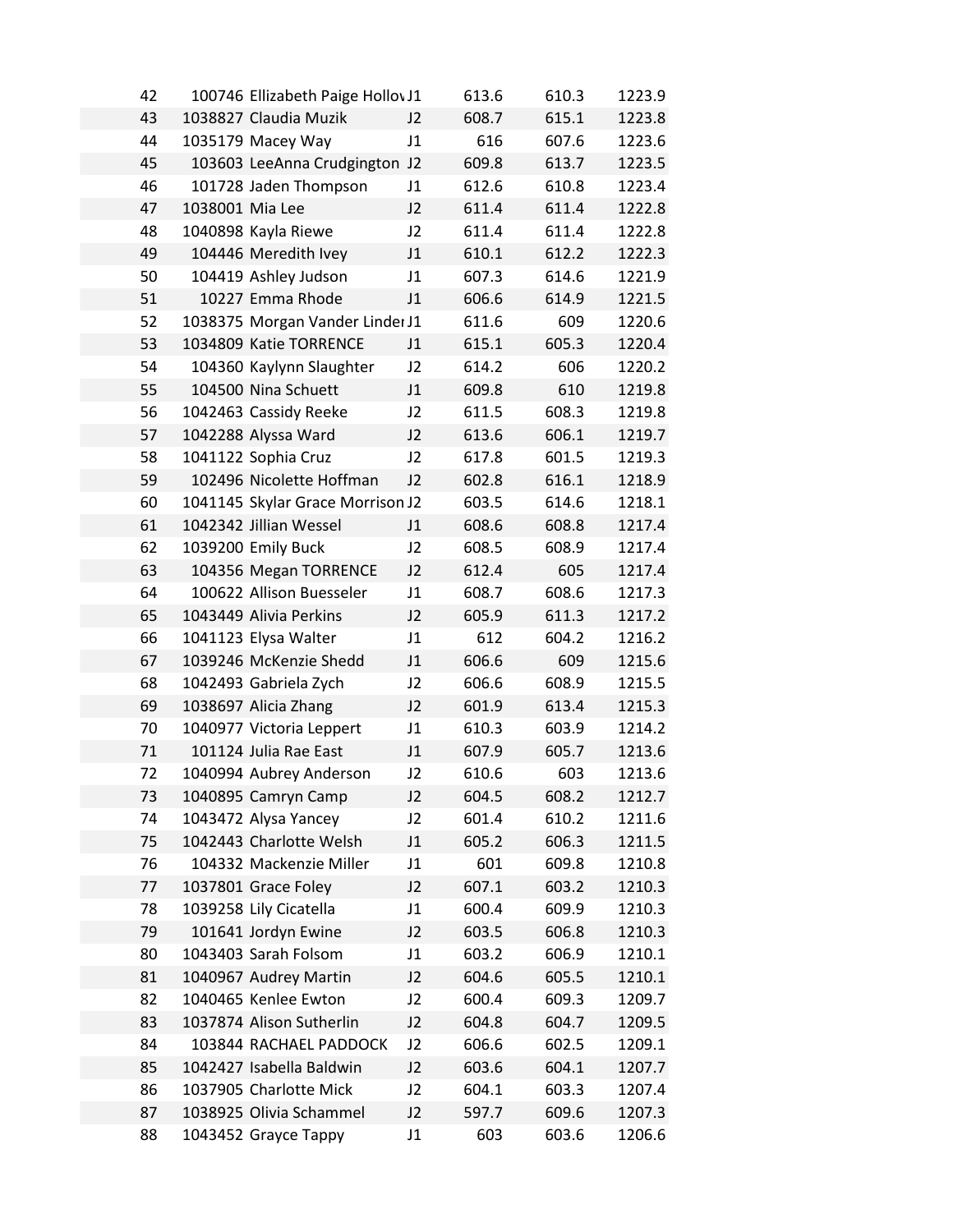| 89  | 1040539 Elijah Spencer          | J2             | 604.8 | 601.8 | 1206.6 |
|-----|---------------------------------|----------------|-------|-------|--------|
| 90  | 104536 Brianne Staton           | J1             | 600.6 | 605.2 | 1205.8 |
| 91  | 1043369 Amanda Wolfe            | J2             | 606.2 | 598.7 | 1204.9 |
| 92  | 1042683 Gracie Dinh             | J2             | 598.7 | 604   | 1202.7 |
| 93  | 1037766 Sydnee Head             | J1             | 598.2 | 604.5 | 1202.7 |
| 94  | 1038958 Claira Lowe             | J1             | 598.3 | 603.2 | 1201.5 |
| 95  | 103638 Lillian Warren           | J2             | 600.5 | 600.7 | 1201.2 |
| 96  | 1040551 Lily Wytko              | J2             | 600.2 | 600.6 | 1200.8 |
| 97  | 1040803 Maisyn Douglas          | J2             | 589.2 | 611.4 | 1200.6 |
| 98  | 1038881 Tristian Roguski        | J2             | 602   | 597.2 | 1199.2 |
| 99  | 103045 Rachel Engels            | J1             | 591.1 | 606.5 | 1197.6 |
| 100 | 1037906 Alexandria Watts        | J2             | 597.4 | 600.2 | 1197.6 |
| 101 | 1038913 Emily Endecott          | J1             | 599.7 | 597.8 | 1197.5 |
| 102 | 1039170 Bethany Butler          | J2             | 596.9 | 599.5 | 1196.4 |
| 103 | 1043389 Ashlyn Blake            | J2             | 602.6 | 593.4 | 1196   |
| 104 | 1038825 Briley Sralla           | J3             | 599   | 596.5 | 1195.5 |
| 105 | 1040915 Alexis Kunze            | J2             | 598   | 596.8 | 1194.8 |
| 106 | 1042519 Victoria Cross          | J2             | 600.3 | 593.5 | 1193.8 |
| 107 | 104128 Adrianna Beard           | J2             | 596.1 | 596.3 | 1192.4 |
| 108 | 1038201 Emma James Stanton J2   |                | 598.6 | 593.8 | 1192.4 |
| 109 | 1039923 Sophia Merk             | J2             | 597.1 | 595.2 | 1192.3 |
| 110 | 1042958 Megan Jaros             | J2             | 597.8 | 594.2 | 1192   |
| 111 | 100437 Madisen Smith            | J1             | 595.5 | 596.4 | 1191.9 |
| 112 | 1043429 Madison Kennedy         | J2             | 593   | 598.5 | 1191.5 |
| 113 | 1040798 Victoria Kopelen        | J1             | 589.1 | 602   | 1191.1 |
| 114 | 1041055 Makenzie Larson         | J3             | 596.5 | 594.5 | 1191   |
| 115 | 1042681 Dylan Tonel             | J3             | 598.2 | 592.4 | 1190.6 |
| 116 | 1039235 Ashlee Peters           | J2             | 595.4 | 594.7 | 1190.1 |
| 117 | 1042195 Leah STAPP              | J2             | 593.9 | 596   | 1189.9 |
| 118 | 1043335 Brooklynne Weatherfc J2 |                | 586.3 | 603.3 | 1189.6 |
| 119 | 1038818 Victoria James          | J <sub>2</sub> | 590.7 | 598.7 | 1189.4 |
| 120 | 1040752 Kaitlin COONTZ          | J2             | 594.2 | 593.9 | 1188.1 |
| 121 | 1042194 Ashton Arlington        | J2             | 596.2 | 591.9 | 1188.1 |
| 122 | 1043294 Keira Bruce             | J2             | 588.5 | 599.4 | 1187.9 |
| 123 | 1040986 Kenzi Jentzsch          | J3             | 590.7 | 597.1 | 1187.8 |
| 124 | 1039245 Matalyn Espenshade      | J1             | 594   | 593.8 | 1187.8 |
| 125 | 1043851 Tess Hines              | J2             | 593.5 | 594.3 | 1187.8 |
| 126 | 1041353 Netalia Seik            | J2             | 589   | 597.6 | 1186.6 |
| 127 | 1040796 Casia Steinhaus         | J2             | 592.5 | 592.7 | 1185.2 |
| 128 | 1042295 Elisa Boozer            | J3             | 589.4 | 594.7 | 1184.1 |
| 129 | 1042868 Hailey Singleton        | J2             | 588.9 | 594   | 1182.9 |
| 130 | 1037796 Paige Hildebrandt       | J2             | 583   | 599.2 | 1182.2 |
| 131 | 104556 Tiffany Larcom           | J1             | 596.5 | 585.6 | 1182.1 |
| 132 | 1039252 Ainsley Mcfarland       | J3             | 588.3 | 592.9 | 1181.2 |
| 133 | 1040862 Emily Marne             | J2             | 592.2 | 587.7 | 1179.9 |
| 134 | 1043385 Victoria Koenig         | J2             | 584.7 | 594.9 | 1179.6 |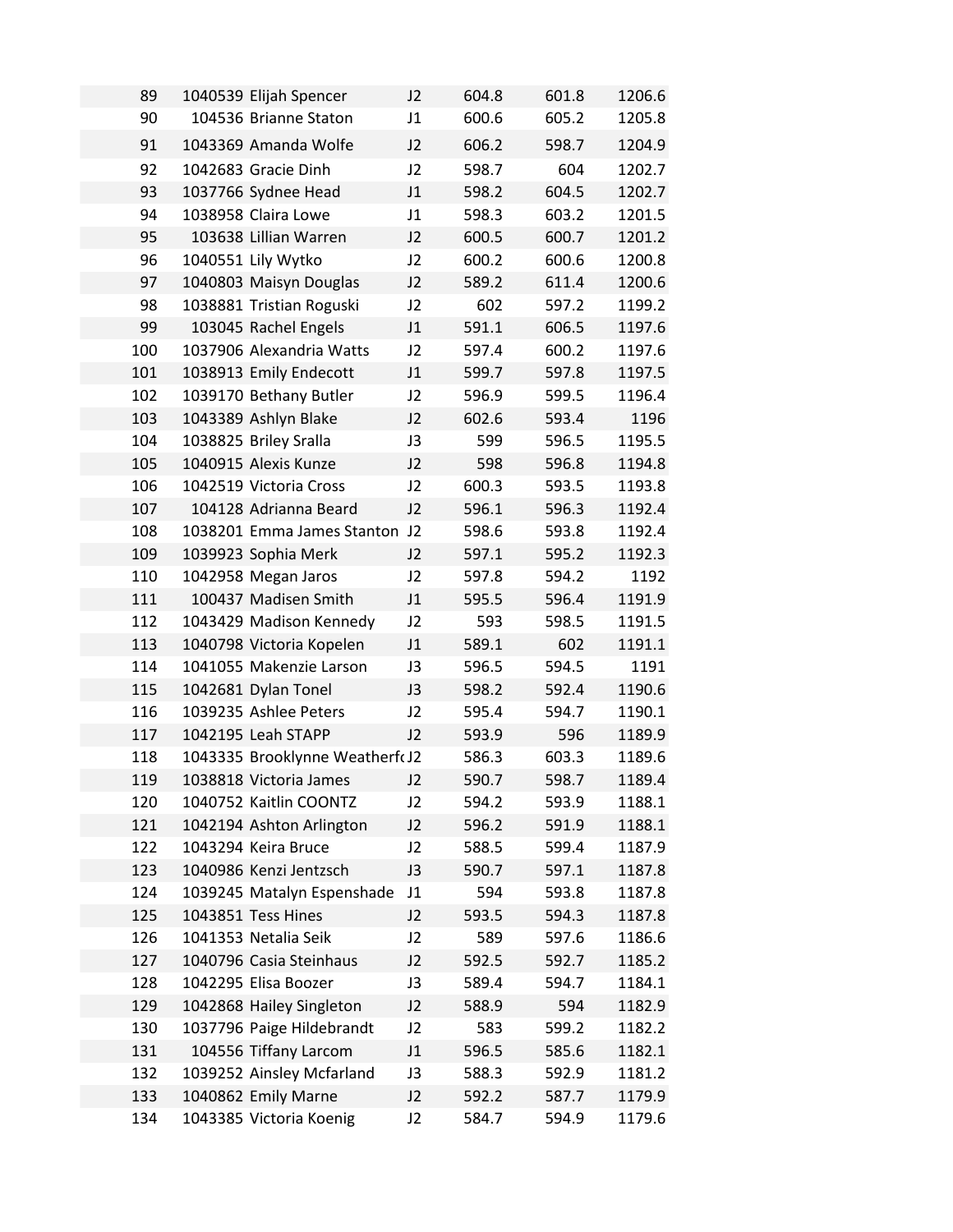| 135 |                  | 1043360 Savannah Eastler          | J2 | 585.5     | 592   | 1177.5 |
|-----|------------------|-----------------------------------|----|-----------|-------|--------|
| 136 |                  | 1040806 Diana Maxey               | J1 | 590.8     | 586.6 | 1177.4 |
| 137 |                  | 1039444 Payton Peppard            | J1 | 584.3     | 593   | 1177.3 |
| 138 |                  | 100775 Noelle Meals               | J1 | 590.1     | 586.1 | 1176.2 |
| 139 |                  | 1043354 Shannon Moriarty          | J3 | 593.5     | 581.2 | 1174.7 |
| 140 |                  | 1042849 Juliana Claire Poncian(J1 |    | 586.6     | 587.3 | 1173.9 |
| 141 |                  | 1043879 Raina Fleischer           | J1 | 586       | 586.4 | 1172.4 |
| 142 |                  | 1042374 Nicole Hunter             | J2 | 581.4     | 590.9 | 1172.3 |
| 143 |                  | 1039457 Kiley JONES               | J2 | 588.5     | 583.3 | 1171.8 |
| 144 |                  | 1043433 Hannah Dufresne           | J3 | 587.3     | 582.8 | 1170.1 |
| 145 |                  | 1043625 Cassidy Hanson            | J2 | 591.4     | 578.3 | 1169.7 |
| 146 |                  | 1043961 ASHLEY ONEAL              | J2 | 579.5     | 588.7 | 1168.2 |
| 147 |                  | 1043443 Ellie Daughtry            | J2 | 580       | 587.7 | 1167.7 |
| 148 |                  | 1041352 Josie Eichmann            | J3 | 584.4     | 582.5 | 1166.9 |
| 149 |                  | 1042864 Laine Ferreira            | J2 | 581.3     | 584.1 | 1165.4 |
| 150 |                  | 1039174 Isobel Letizia            | J2 | 582.6     | 582.2 | 1164.8 |
| 151 |                  | 1043459 Kasey Metz                | J3 | 575.3     | 581.4 | 1156.7 |
| 152 |                  | 1042341 Adie Chartrey             | J2 | 573.5     | 582   | 1155.5 |
| 153 |                  | 1042753 Anna Bittner              | J2 | 580.5     | 574.9 | 1155.4 |
| 154 |                  | 1036258 Lauren Cox                | J1 | 580.7     | 574.1 | 1154.8 |
| 155 |                  | 1038007 Kindolyn Dobkins          | J3 | 577.3     | 576.8 | 1154.1 |
| 156 |                  | 1040639 Allison TORRENCE          | J3 | 563.9     | 590.1 | 1154   |
| 157 |                  | 1039254 Kandyn Mcfarland          | J3 | 579.9     | 566.8 | 1146.7 |
| 158 | 1040681 Ella Lee |                                   | J3 | 577.4     | 568.6 | 1146   |
| 159 |                  | 1042750 Shaylin Cullis            | J3 | 576       | 569.7 | 1145.7 |
| 160 |                  | 1043701 Clara Tranchemontagr J2   |    | 581       | 563.7 | 1144.7 |
| 161 |                  | 1039184 Veronica Martino          | J2 | 569       | 569.7 | 1138.7 |
| 162 |                  | 1041294 Lily Miller               | J3 | 582.7     | 555.3 | 1138   |
| 163 |                  | 1043347 Lillian Minahan           | J2 | 575.6     | 561.5 | 1137.1 |
| 164 |                  | 1043461 Rebecca Pendleton         | J3 | 561.8     | 570.1 | 1131.9 |
| 165 |                  | 1042665 Lauren Stiven             | J3 | 554.4     | 554.3 | 1108.7 |
| 166 |                  | 1038960 Nicole Rininger           | J2 | 583.9 DNS |       | 583.9  |
|     |                  |                                   |    |           |       |        |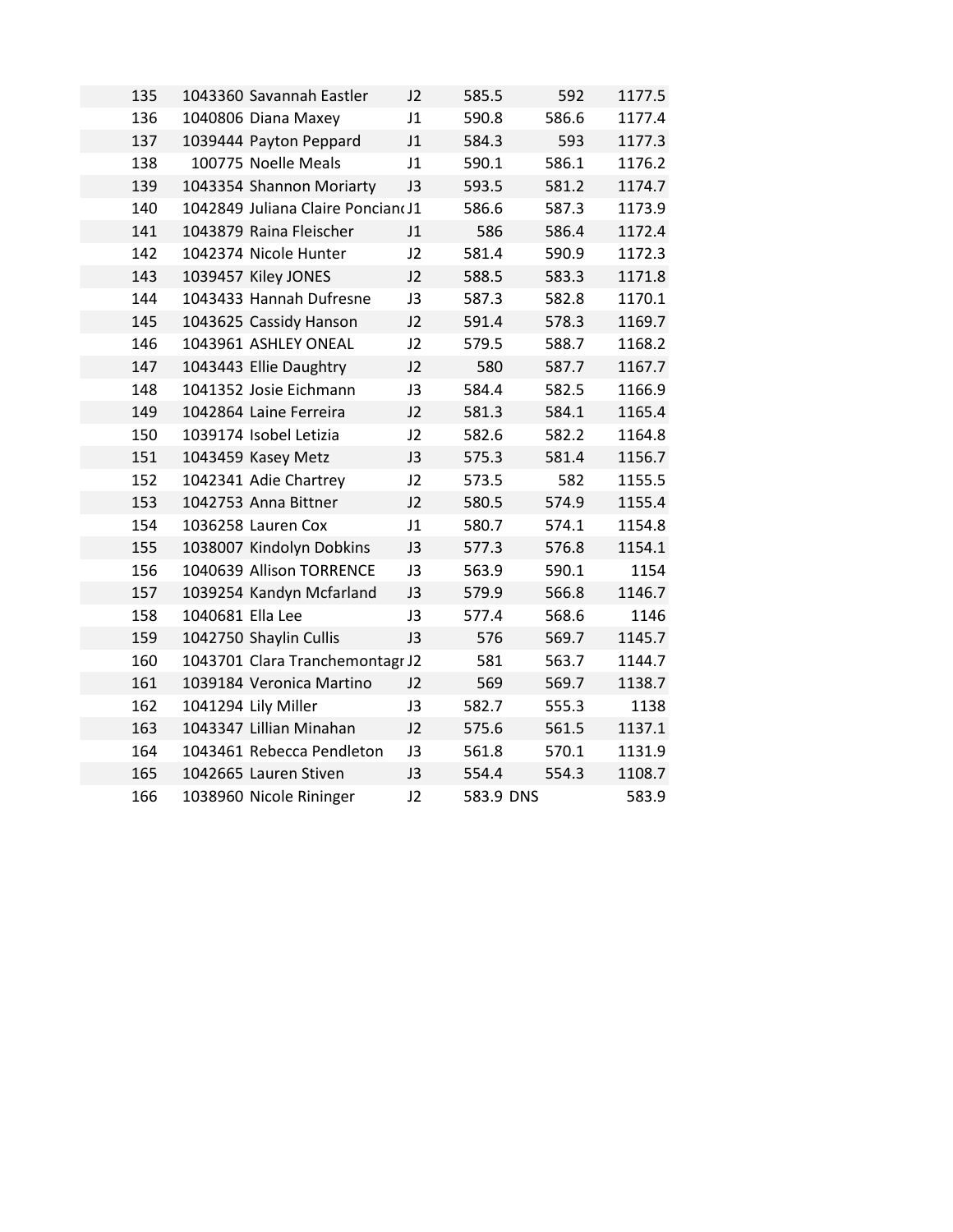| 1 Mary Tucker                 | 1253.8 |
|-------------------------------|--------|
| 2 Katie Zaun                  | 1252.3 |
| 3 Claire O'Neel               | 1249.3 |
| 4 Molly McGhin                | 1247.9 |
| 5 Natalie Perrin              | 1243.5 |
| 6 Allison Henry               | 1242.9 |
| 7 Calista Smoyer              | 1241.7 |
| 8 Cecelia Ossi                | 1240.8 |
| 9 Morgan Kreb                 | 1239.7 |
| 10 Anne White                 | 1239.4 |
| 11 Martina Gratz              | 1239.3 |
| 12 Gracie Turk                | 1239.2 |
| 13 Peninah D'Souza            | 1238.9 |
| 14 Stephanie Allan            | 1238.5 |
| 15 Katie TEDESCHI             | 1236.4 |
| 16 Becca Lamb                 | 1236.1 |
| 17 Kristen Derting            | 1234.2 |
| 18 Emmie Sellers              | 1232.8 |
| 19 Madelynn Erickson          | 1232.4 |
| 20 Vittoria Watts             | 1232.1 |
| 21 Lauren Hurley              | 1232.1 |
| 22 Ashton O'Connell           | 1230.3 |
| 23 Marleigh Duncan            | 1228   |
| 24 Danielle Vigil             | 1227.8 |
| 25 Kayla Andreoli             | 1226.6 |
| 26 Grace Weber                | 1226   |
| 27 Mackenzie Strauch          | 1225.8 |
| 28 Samantha Shultz            | 1225.7 |
| 29 Amy Kohan                  | 1225.6 |
| 30 Emma Pereira               | 1225.5 |
| 31 Jaden-Ann Fraser           | 1225.3 |
| 32 ALEXIS KIRK                | 1224.9 |
| 33 Ellizabeth Paige Hollowell | 1223.9 |
| 34 Macey Way                  | 1223.6 |
| 35 Jaden Thompson             | 1223.4 |
| 36 Meredith Ivey              | 1222.3 |
| 37 Ashley Judson              | 1221.9 |
| 38 Emma Rhode                 | 1221.5 |
| 39 Morgan Vander Linden       | 1220.6 |
| 40 Katie TORRENCE             | 1220.4 |
| 41 Nina Schuett               | 1219.8 |

### **J1 J2** 1 Katrina Demerle 1249.5 GOLD 2 Rachael Charles 1243.7 SILVER 3 Bremen Butler 1240.6 BRONZE 4 Emme Walrath 1235.4 5 Mikole Hogan 1233.6 6 Julianna Hays 1231.1 7 Adrienne Hanson 1229.6 8 Rylie Passmore 1227.4 9 Elizabeth Probst 1225 10 Claudia Muzik 1223.8 11 LeeAnna Crudgington 1223.5 12 Mia Lee 1222.8 13 Kayla Riewe 1222.8 14 Kaylynn Slaughter 1220.2 15 Cassidy Reeke 1219.8 16 Alyssa Ward 1219.7 17 Sophia Cruz 1219.3 18 Nicolette Hoffman 1218.9 19 Skylar Grace Morrison 1218.1 20 Emily Buck 1217.4 21 Megan TORRENCE 1217.4 22 Alivia Perkins 1217.2 23 Gabriela Zych 1215.5 24 Alicia Zhang 1215.3 25 Aubrey Anderson 1213.6 26 Camryn Camp 1212.7 27 Alysa Yancey 1211.6 28 Grace Foley 1210.3 29 Jordyn Ewine 1210.3 30 Audrey Martin 1210.1 31 Kenlee Ewton 1209.7 32 Alison Sutherlin 1209.5 33 RACHAEL PADDOCK 1209.1 34 Isabella Baldwin 1207.7 35 Charlotte Mick 1207.4 36 Olivia Schammel 1207.3 37 Elijah Spencer 1206.6 38 Amanda Wolfe 1204.9 39 Gracie Dinh 1202.7 40 Lillian Warren 1201.2 41 Lily Wytko 1200.8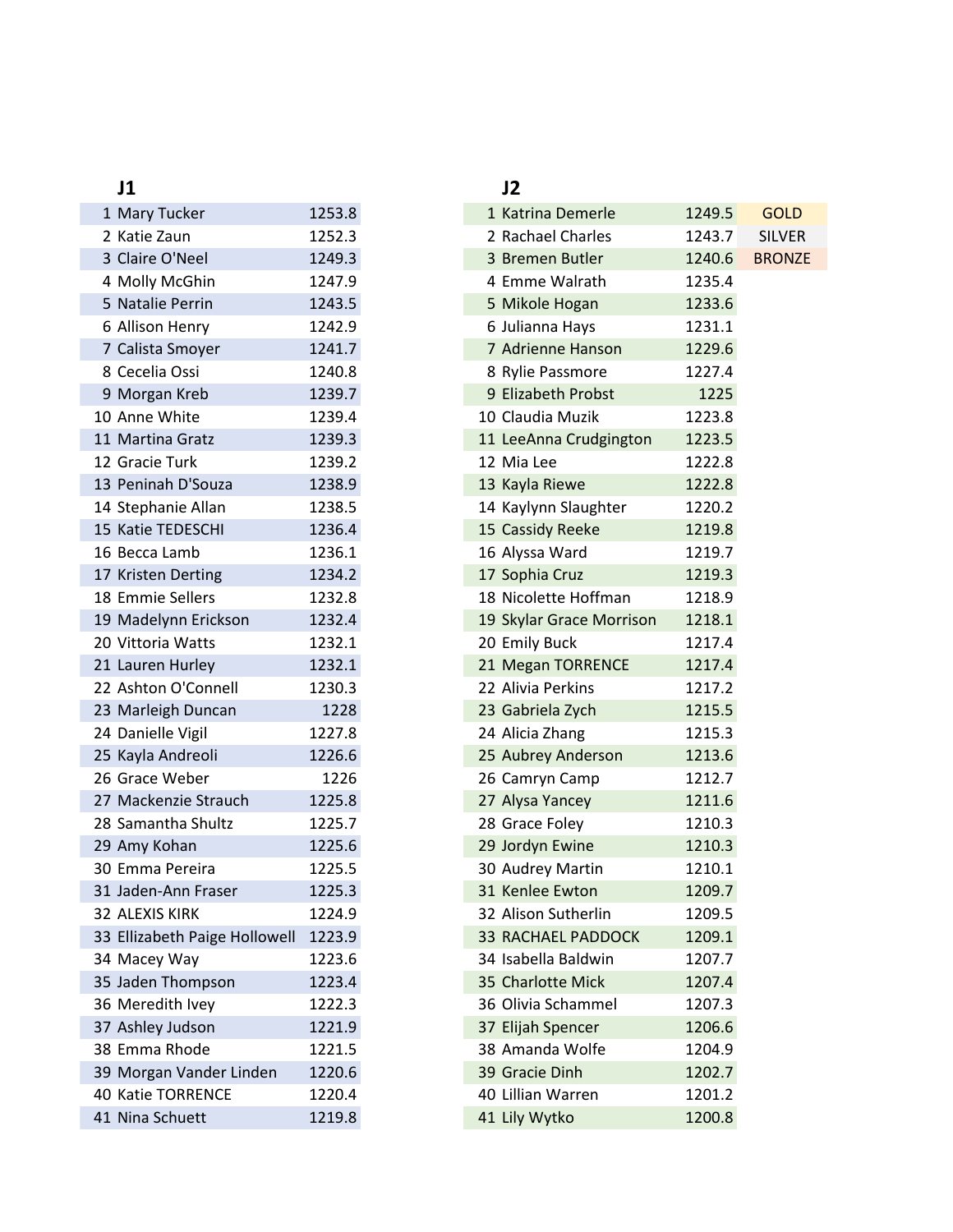| 42 Jillian Wessel          | 1217.4 |
|----------------------------|--------|
| 43 Allison Buesseler       | 1217.3 |
| 44 Elysa Walter            | 1216.2 |
| 45 McKenzie Shedd          | 1215.6 |
|                            | 1214.2 |
| 46 Victoria Leppert        |        |
| 47 Julia Rae East          | 1213.6 |
| 48 Charlotte Welsh         | 1211.5 |
| 49 Mackenzie Miller        | 1210.8 |
| 50 Lily Cicatella          | 1210.3 |
| 51 Sarah Folsom            | 1210.1 |
| 52 Grayce Tappy            | 1206.6 |
| 53 Brianne Staton          | 1205.8 |
| 54 Sydnee Head             | 1202.7 |
| 55 Claira Lowe             | 1201.5 |
| 56 Rachel Engels           | 1197.6 |
| 57 Emily Endecott          | 1197.5 |
| 58 Madisen Smith           | 1191.9 |
| 59 Victoria Kopelen        | 1191.1 |
| 60 Matalyn Espenshade      | 1187.8 |
| 61 Tiffany Larcom          | 1182.1 |
| 62 Diana Maxey             | 1177.4 |
| 63 Payton Peppard          | 1177.3 |
| 64 Noelle Meals            | 1176.2 |
| 65 Juliana Claire Ponciano | 1173.9 |
| 66 Raina Fleischer         | 1172.4 |
| 67 Lauren Cox              | 1154.8 |

| 42 Jillian Wessel          | 1217.4 | 42 Maisyn Douglas         | 1200.6 |
|----------------------------|--------|---------------------------|--------|
| 43 Allison Buesseler       | 1217.3 | 43 Tristian Roguski       | 1199.2 |
| 44 Elysa Walter            | 1216.2 | 44 Alexandria Watts       | 1197.6 |
| 45 McKenzie Shedd          | 1215.6 | 45 Bethany Butler         | 1196.4 |
| 46 Victoria Leppert        | 1214.2 | 46 Ashlyn Blake           | 1196   |
| 47 Julia Rae East          | 1213.6 | 47 Alexis Kunze           | 1194.8 |
| 48 Charlotte Welsh         | 1211.5 | 48 Victoria Cross         | 1193.8 |
| 49 Mackenzie Miller        | 1210.8 | 49 Adrianna Beard         | 1192.4 |
| 50 Lily Cicatella          | 1210.3 | 50 Emma James Stanton     | 1192.4 |
| 51 Sarah Folsom            | 1210.1 | 51 Sophia Merk            | 1192.3 |
| 52 Grayce Tappy            | 1206.6 | 52 Megan Jaros            | 1192   |
| 53 Brianne Staton          | 1205.8 | 53 Madison Kennedy        | 1191.5 |
| 54 Sydnee Head             | 1202.7 | 54 Ashlee Peters          | 1190.1 |
| 55 Claira Lowe             | 1201.5 | 55 Leah STAPP             | 1189.9 |
| 56 Rachel Engels           | 1197.6 | 56 Brooklynne Weatherford | 1189.6 |
| 57 Emily Endecott          | 1197.5 | 57 Victoria James         | 1189.4 |
| 58 Madisen Smith           | 1191.9 | 58 Kaitlin COONTZ         | 1188.1 |
| 59 Victoria Kopelen        | 1191.1 | 59 Ashton Arlington       | 1188.1 |
| 60 Matalyn Espenshade      | 1187.8 | 60 Keira Bruce            | 1187.9 |
| 61 Tiffany Larcom          | 1182.1 | 61 Tess Hines             | 1187.8 |
| 62 Diana Maxey             | 1177.4 | 62 Netalia Seik           | 1186.6 |
| 63 Payton Peppard          | 1177.3 | 63 Casia Steinhaus        | 1185.2 |
| 64 Noelle Meals            | 1176.2 | 64 Hailey Singleton       | 1182.9 |
| 65 Juliana Claire Ponciano | 1173.9 | 65 Paige Hildebrandt      | 1182.2 |
| 66 Raina Fleischer         | 1172.4 | 66 Emily Marne            | 1179.9 |
| 67 Lauren Cox              | 1154.8 | 67 Victoria Koenig        | 1179.6 |
|                            |        | 68 Savannah Eastler       | 1177.5 |
|                            |        | 69 Nicole Hunter          | 1172.3 |
|                            |        | 70 Kiley JONES            | 1171.8 |
|                            |        | 71 Cassidy Hanson         | 1169.7 |
|                            |        | <b>72 ASHLEY ONEAL</b>    | 1168.2 |
|                            |        | 73 Ellie Daughtry         | 1167.7 |
|                            |        | 74 Laine Ferreira         | 1165.4 |
|                            |        | 75 Isobel Letizia         | 1164.8 |
|                            |        | 76 Adie Chartrey          | 1155.5 |
|                            |        | 77 Anna Bittner           | 1155.4 |
|                            |        | 78 Clara Tranchemontagne  | 1144.7 |
|                            |        | 79 Veronica Martino       | 1138.7 |
|                            |        | 80 Lillian Minahan        | 1137.1 |
|                            |        | 81 Nicole Rininger        | 583.9  |
|                            |        |                           |        |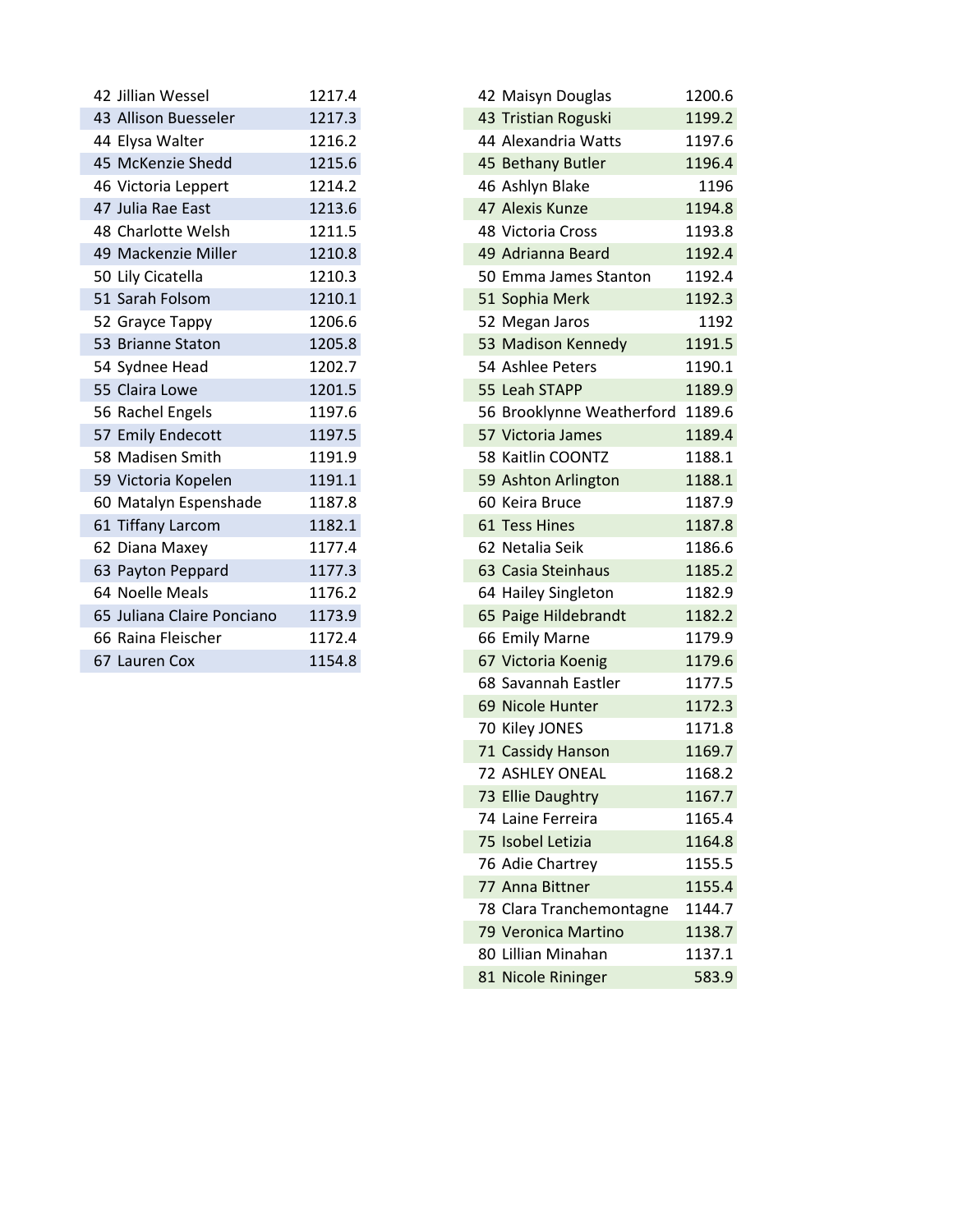## **J3**

| 1 Briley Sralla           | 1195.5 | <b>GOLD</b>   |
|---------------------------|--------|---------------|
| 2 Makenzie Larson         | 1191   | <b>SILVER</b> |
| 3 Dylan Tonel             | 1190.6 | <b>BRONZE</b> |
| 4 Kenzi Jentzsch          | 1187.8 |               |
| 5 Elisa Boozer            | 1184.1 |               |
| 6 Ainsley Mcfarland       | 1181.2 |               |
| <b>7 Shannon Moriarty</b> | 1174.7 |               |
| 8 Hannah Dufresne         | 1170.1 |               |
| 9 Josie Eichmann          | 1166.9 |               |
| 10 Kasey Metz             | 1156.7 |               |
| 11 Kindolyn Dobkins       | 1154.1 |               |
| 12 Allison TORRENCE       | 1154   |               |
| 13 Kandyn Mcfarland       | 1146.7 |               |
| 14 Ella Lee               | 1146   |               |
| 15 Shaylin Cullis         | 1145.7 |               |
| 16 Lily Miller            | 1138   |               |
| 17 Rebecca Pendleton      | 1131.9 |               |
| 18 Lauren Stiven          | 1108.7 |               |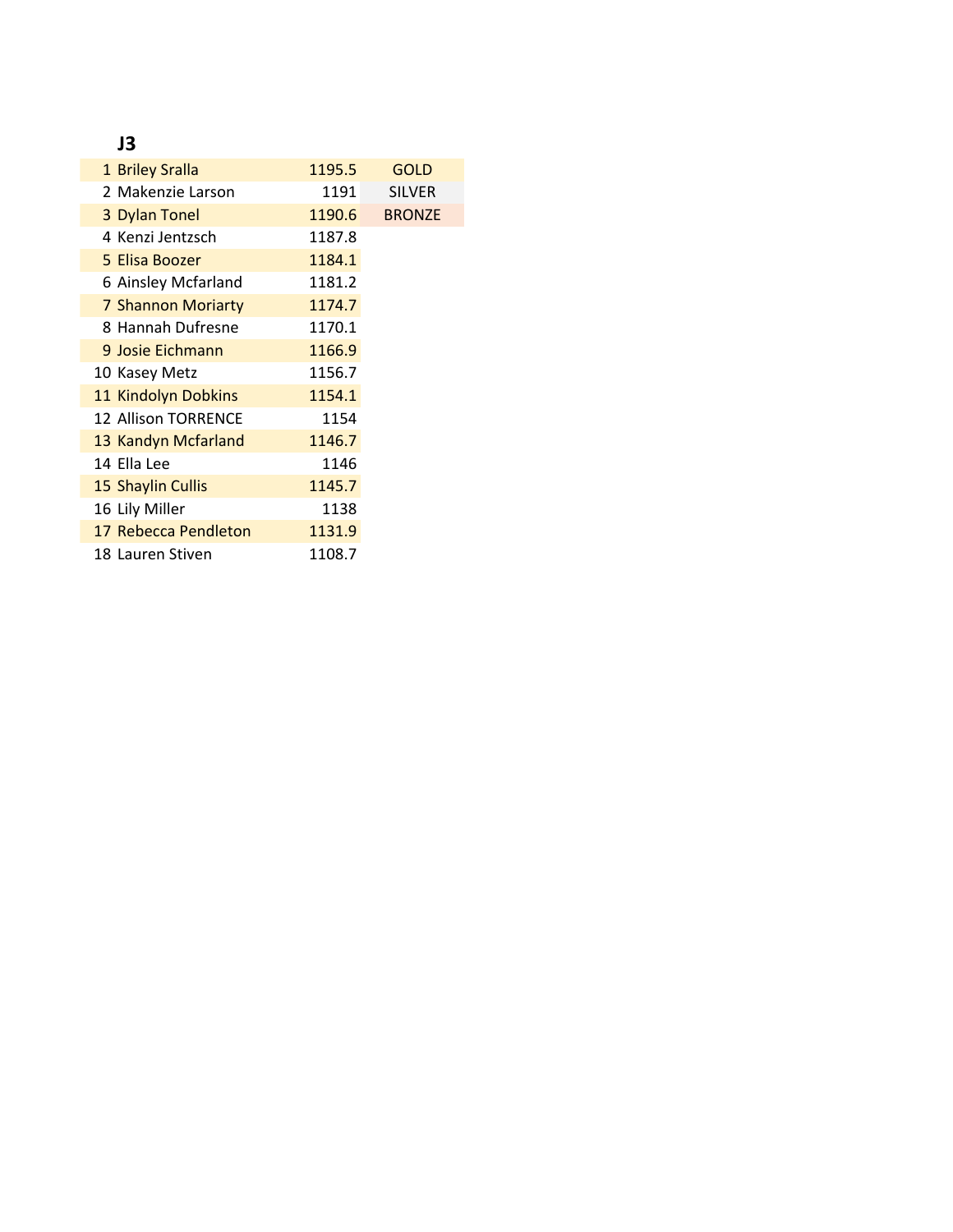## **Women's Air Rifle Final**

|               |                         |         | 1-5  | $6 - 10$ | 8th  | 7th  | 6th  | 5th  | 4th  | 3rd  | 2nd/1st Total |       |                  |
|---------------|-------------------------|---------|------|----------|------|------|------|------|------|------|---------------|-------|------------------|
| Gold          | Molly McGhin            | 100823  | 52.5 | 52.4     | 21.0 | 21.0 | 20.5 | 20.1 | 20.7 | 21.5 | 20.4          | 250.1 |                  |
| Silver        | Katrina Demerle 102447  |         | 51.5 | 52.2     | 20.2 | 20.1 | 21.3 | 21.4 | 21.2 | 20.1 | 20.6          | 248.6 |                  |
| <b>Bronze</b> | Katie Zaun              | 1034676 | 52.5 | 51.9     | 19.9 | 21.2 | 20.7 | 20.9 | 20.5 | 20.1 |               | 227.7 |                  |
| 4             | Allison Henry           | 103814  | 51.9 | 51.6     | 21.4 | 20.5 | 20.7 | 20.9 | 20.4 |      |               | 207.4 |                  |
| 5.            | Mary Tucker             | 1037967 | 50.9 | 51.5     | 20.3 | 21.2 | 20.5 | 21.4 |      |      |               | 185.8 |                  |
| 6             | Natalie Perrin          | 1039076 | 51.5 | 51.1     | 20.4 | 20.8 | 20.6 |      |      |      |               | 164.4 |                  |
|               | Rachael Charles 1037973 |         | 51.5 | 49.6     | 20.9 | 20.4 |      |      |      |      |               | 142.4 |                  |
| 8             | Claire O'Neel           | 1035743 | 49.0 | 52.3     | 20.6 |      |      |      |      |      |               | 121.9 | **Late to report |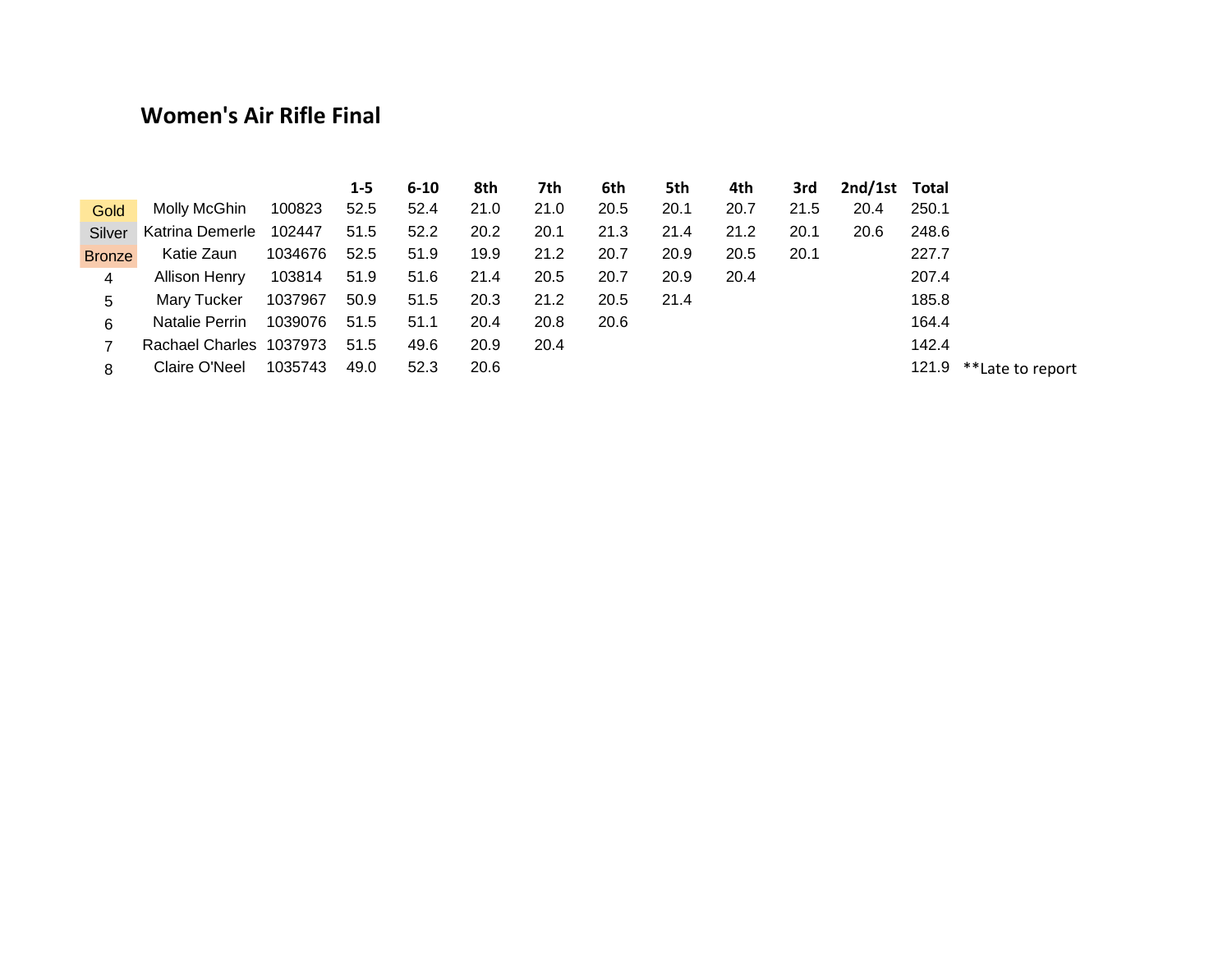|                | A              | B | 2021 Nat@nal Junior Oly®pic ShootFing Cham@ionsHips: Rifle |    |                  |    |                       |    | K    | M       |
|----------------|----------------|---|------------------------------------------------------------|----|------------------|----|-----------------------|----|------|---------|
| 1              |                |   | <b>Men's Smallbore 3-Position Qualification</b>            |    |                  |    |                       |    |      |         |
| 2              |                |   |                                                            |    |                  |    |                       |    |      |         |
| 3              |                |   |                                                            |    |                  |    |                       |    |      |         |
| 4              |                |   |                                                            |    | Match 1 Match 1x |    | Match 2 Match 2 Total |    |      | Total x |
| 5              | 1              |   | 1031397 William Shaner                                     | J1 | 587              | 34 | 584                   | 34 | 1171 | 68      |
| 6              | $\overline{2}$ |   | 100930 Rylan Kissell                                       | J1 | 589              | 33 | 581                   | 33 | 1170 | 66      |
| $\overline{7}$ | 3              |   | 101389 Matt Sanchez                                        | J1 | 583              | 26 | 586                   | 25 | 1169 | 51      |
| 8              | 4              |   | 104424 Gavin Barnick                                       | J1 | 586              | 33 | 581                   | 30 | 1167 | 63      |
| 9              | 5              |   | 104265 Braden Peiser                                       | J2 | 583              | 29 | 579                   | 32 | 1162 | 61      |
| 10             | 6              |   | 102393 Derek Keiser                                        | J1 | 579              | 23 | 579                   | 28 | 1158 | 51      |
| 11             | 7              |   | 103123 Andrew Duryea                                       | J1 | 576              | 22 | 582                   | 25 | 1158 | 47      |
| 12             | 8              |   | 1042822 Parker Haydin                                      | J1 | 574              | 22 | 579                   | 31 | 1153 | 53      |
| 13             | 9              |   | 104371 John Blanton, III                                   | J1 | 577              | 27 | 576                   | 23 | 1153 | 50      |
| 14             | 10             |   | 1033931 Scott Rockett                                      | J1 | 579              | 25 | 574                   | 20 | 1153 | 45      |
| 15             | 11             |   | 102896 Andrew Duross                                       | J1 | 579              | 29 | 571                   | 25 | 1150 | 54      |
| 16             | 12             |   | 104456 John Kersey                                         | J1 | 575              | 25 | 573                   | 18 | 1148 | 43      |
| 17             | 13             |   | 1038990 Griffin Lake                                       | J2 | 574              | 27 | 570                   | 23 | 1144 | 50      |
| 18             | 14             |   | 1042155 Dylan Gregory                                      | J2 | 573              | 23 | 571                   | 22 | 1144 | 45      |
| 19             | 15             |   | 1039225 Logan Michael                                      | J2 | 567              | 16 | 576                   | 27 | 1143 | 43      |
| 20             | 16             |   | 137890 Scott Patterson                                     | J1 | 571              | 18 | 572                   | 22 | 1143 | 40      |
| 21             | 17             |   | 101695 Philip Becker                                       | J1 | 570              | 28 | 566                   | 17 | 1136 | 45      |
| 22             | 18             |   | 100853 Mason Hamilton                                      | J1 | 569              | 23 | 567                   | 20 | 1136 | 43      |
| 23             | 19             |   | 102740 Gavin Perkowski                                     | J1 | 568              | 13 | 568                   | 15 | 1136 | 28      |
| 24             | 20             |   | 1040953 Ryan Kim                                           | J2 | 564              | 19 | 569                   | 22 | 1133 | 41      |
| 25             | 21             |   | 100603 Sean Webb                                           | J1 | 565              | 18 | 567                   | 25 | 1132 | 43      |
| 26             | 22             |   | 1040932 Tyler Wee                                          | J3 | 566              | 16 | 566                   | 18 | 1132 | 34      |
| 27             | 23             |   | 1040707 Grant Kimberling                                   | J2 | 565              | 17 | 565                   | 16 | 1130 | 33      |
| 28             | 24             |   | 1042165 Jacob Day                                          | J2 | 559              | 19 | 570                   | 29 | 1129 | 48      |
| 29             | 25             |   | 1038592 Dante Aletto                                       | J1 | 570              | 20 | 558                   | 22 | 1128 | 42      |
| 30             | 26             |   | 1040933 Ryan Wee                                           | J2 | 568              | 23 | 556                   | 20 | 1124 | 43      |
| 31             | 27             |   | 1039218 Tanner Barth                                       | J2 | 567              | 18 | 556                   | 20 | 1123 | 38      |
| 32             | 28             |   | 1037849 Bryce Ward                                         | J1 | 564              | 20 | 559                   | 17 | 1123 | 37      |
| 33             | 29             |   | 1042786 Aaron Hoversten                                    | J1 | 565              | 17 | 558                   | 19 | 1123 | 36      |
| 34             | 30             |   | 103245 Joel Potts                                          | J1 | 565              | 21 | 556                   | 13 | 1121 | 34      |
| 35             | 31             |   | 102899 Hayden Bell                                         | J2 | 559              | 13 | 561                   | 14 | 1120 | 27      |
| 36             | 32             |   | 1041814 Cory Stroupe                                       | J1 | 563              | 20 | 555                   | 18 | 1118 | 38      |
| 37             | 33             |   | 104473 Briggs Moore                                        | J1 | 556              | 21 | 561                   | 24 | 1117 | 45      |
| 38             | 34             |   | 102609 SAWYER WILLIAMS                                     | J1 | 557              | 17 | 560                   | 20 | 1117 | 37      |
| 39             | 35             |   | 1042247 Logan McClimans                                    | J2 | 551              | 15 | 564                   | 14 | 1115 | 29      |
| 40             | 36             |   | 103550 David Clark                                         | J1 | 560              | 18 | 554                   | 16 | 1114 | 34      |
| 41             | 37             |   | 101518 JOSEPH HAHN                                         | J1 | 554              | 17 | 555                   | 16 | 1109 | 33      |
| 42             | 38             |   | 1042280 Anthony James Hotko                                | J2 | 555              | 14 | 554                   | 15 | 1109 | 29      |
| 43             | 39             |   | 103145 Anthony Kissik                                      | J1 | 553              | 12 | 555                   | 14 | 1108 | 26      |
| 44             | 40             |   | 1038836 Alok Joarder                                       | J2 | 552              | 14 | 556                   | 12 | 1108 | 26      |
| 45             | 41             |   | 1039165 Theodore Clark                                     | J2 | 555              | 16 | 552                   | 17 | 1107 | 33      |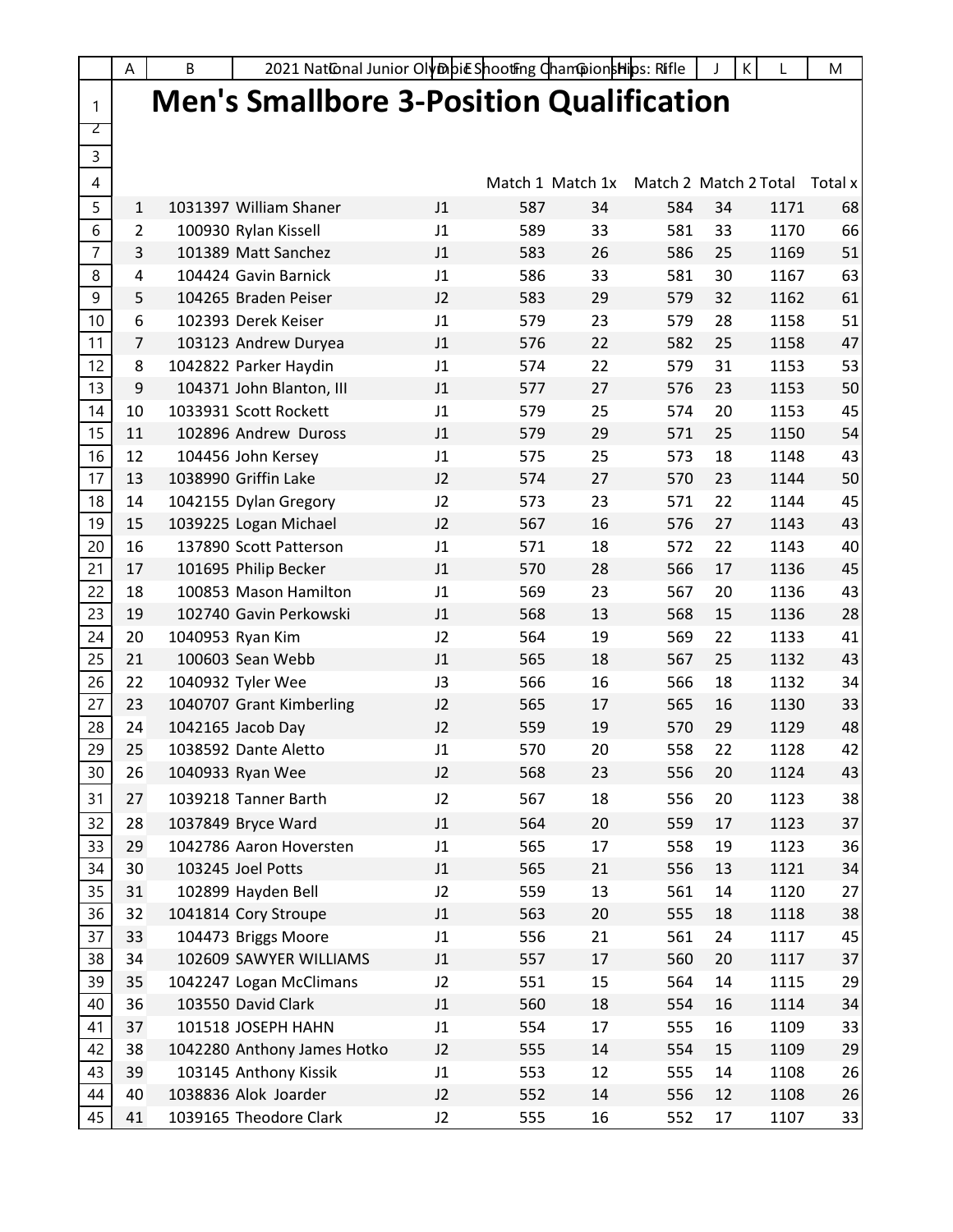|    | A  | B                 | 2021 National Junior Olymbic Shooting ChampionsHips: Rifle |                |     |                  |     |                | К    | M  |
|----|----|-------------------|------------------------------------------------------------|----------------|-----|------------------|-----|----------------|------|----|
| 46 | 42 |                   | 1039364 Elias Haddad                                       | J1             | 556 | 12               | 550 | 20             | 1106 | 32 |
| 47 | 43 |                   | 1041016 Zachary Osvald                                     | J1             | 556 | 14               | 550 | 15             | 1106 | 29 |
| 48 | 44 |                   | 89503 SPENCER GILLIS                                       | J <sub>1</sub> | 554 | 12               | 552 | 15             | 1106 | 27 |
| 49 | 45 |                   | 1038060 Joshua Potts                                       | J1             | 550 | 11               | 556 | 14             | 1106 | 25 |
| 50 | 46 | 1041053 Eli Guise |                                                            | J2             | 546 | 10               | 557 | 13             | 1103 | 23 |
| 51 | 47 |                   | 103945 Matthew Herrington                                  | J1             | 541 | $\overline{7}$   | 552 | 10             | 1093 | 17 |
| 52 | 48 |                   | 1040570 Cooper GRAY                                        | J2             | 537 | 11               | 552 | 20             | 1089 | 31 |
| 53 | 49 |                   | 1038863 STEPHEN MCAFEE                                     | J2             | 545 | 16               | 544 | 10             | 1089 | 26 |
| 54 | 50 |                   | 1044000 Thomas Kirsten                                     | J2             | 541 | 17               | 547 | 12             | 1088 | 29 |
| 55 | 51 |                   | 1038971 Zachary Lee Jackson                                | J1             | 546 | 14               | 541 | 11             | 1087 | 25 |
| 56 | 52 |                   | 1041377 Carson Wood                                        | J1             | 530 | 13               | 556 | 15             | 1086 | 28 |
| 57 | 53 |                   | 1042252 Jackson Wall                                       | J3             | 532 | 12               | 553 | 15             | 1085 | 27 |
| 58 | 54 |                   | 1042025 Samuel Sparrow                                     | J1             | 541 | 11               | 544 | 11             | 1085 | 22 |
| 59 | 55 |                   | 223040 Ben Tafoya                                          | J1             | 536 | 13               | 547 | 14             | 1083 | 27 |
| 60 | 56 |                   | 1041178 Marcus Klemp                                       | J2             | 538 | $\boldsymbol{9}$ | 545 | 12             | 1083 | 21 |
| 61 | 57 |                   | 1040543 Dylan Zaun                                         | J2             | 535 | 8                | 546 | 14             | 1081 | 22 |
| 62 | 58 |                   | 1041224 Ben Roche                                          | J2             | 537 | 9                | 544 | 12             | 1081 | 21 |
| 63 | 59 |                   | 1042378 Gatlin JAMES                                       | J2             | 543 | 14               | 537 | 14             | 1080 | 28 |
| 64 | 60 |                   | 1042533 Jack Ogoreuc                                       | J3             | 546 | 19               | 534 | $\overline{7}$ | 1080 | 26 |
| 65 | 61 |                   | 103062 Garrett Langerud                                    | J1             | 540 | 11               | 540 | 13             | 1080 | 24 |
| 66 | 62 |                   | 1041088 Zachary Byers                                      | J2             | 535 | 12               | 542 | 8              | 1077 | 20 |
| 67 | 63 |                   | 1042593 MARSHALL SCHMIDT                                   | J3             | 532 | 10               | 532 | 13             | 1064 | 23 |
| 68 | 64 |                   | 1042770 Parker Sullivan                                    | J3             | 526 | 9                | 525 | 9              | 1051 | 18 |
| 69 | 65 |                   | 1041351 Bryan Kuklo                                        | J1             | 524 | 11               | 522 | 12             | 1046 | 23 |
| 70 | 66 |                   | 1042693 Hunter Root                                        | J3             | 525 | $\overline{7}$   | 520 | 10             | 1045 | 17 |
| 71 | 67 |                   | 104386 Logan Doucette                                      | J1             | 518 | 6                | 517 | 9              | 1035 | 15 |
| 72 | 68 |                   | 1040713 Deitrich Bergman                                   | J3             | 529 | 7                | 502 | 8              | 1031 | 15 |
| 73 | 69 |                   | 1042179 Zach Tan                                           | J3             | 504 | 5                | 501 | 8              | 1005 | 13 |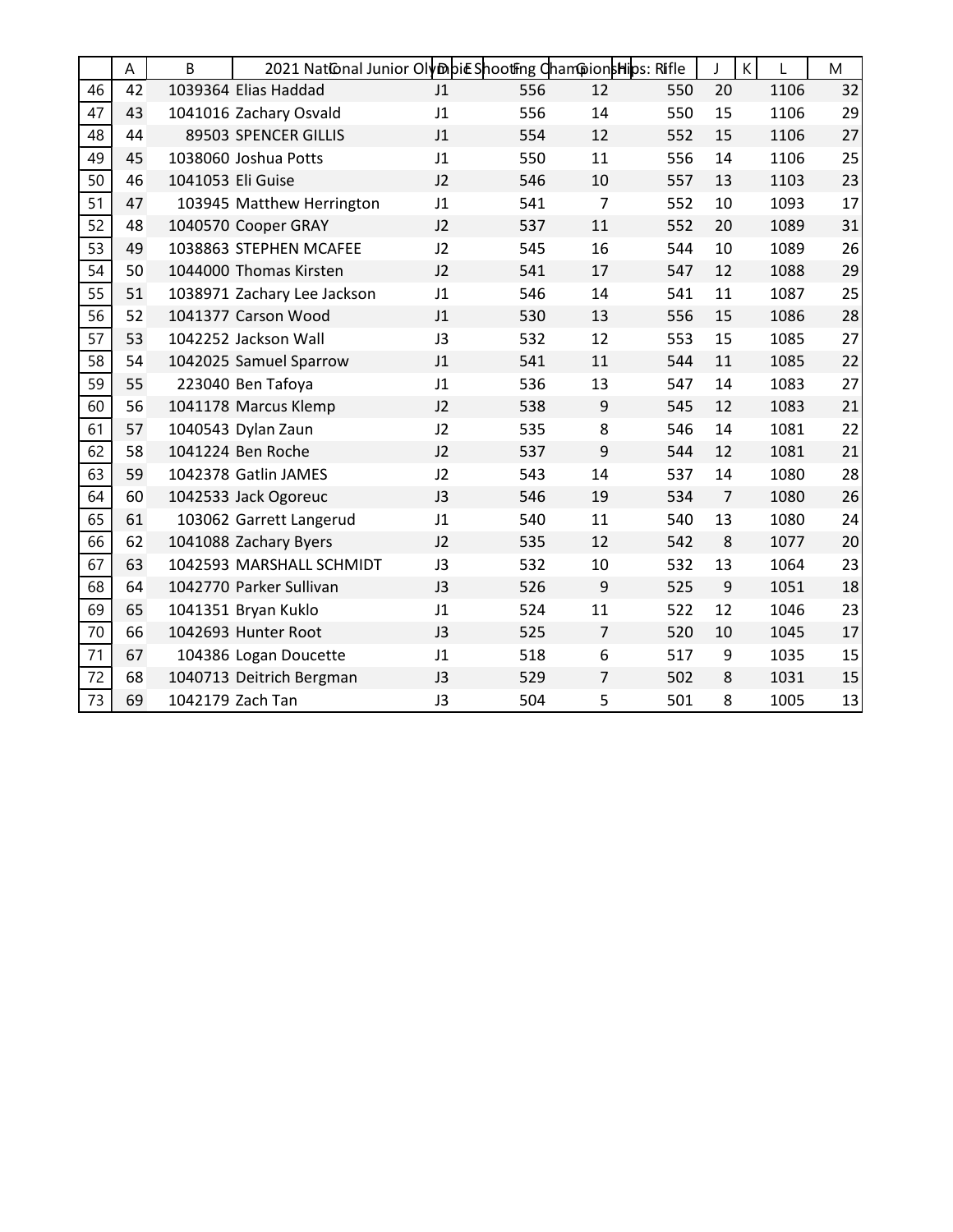|                  | N | O |                           |      |    |  | P2021 NationalQuniorPOIvmpi6Shooting ChampionsUips: Rifle | V    | W  | Χ             |
|------------------|---|---|---------------------------|------|----|--|-----------------------------------------------------------|------|----|---------------|
|                  |   |   |                           |      |    |  |                                                           |      |    |               |
| 1                |   |   |                           |      |    |  |                                                           |      |    |               |
| Z                |   |   |                           |      |    |  |                                                           |      |    |               |
| 3                |   |   |                           |      |    |  |                                                           |      |    |               |
| 4                |   |   | J1                        |      |    |  | J2                                                        |      |    |               |
| 5                |   |   | 1 William Shaner          | 1171 | 68 |  | 1 Braden Peiser                                           | 1162 | 61 | <b>GOLD</b>   |
| 6                |   |   | 2 Rylan Kissell           | 1170 | 66 |  | 2 Griffin Lake                                            | 1144 | 50 | <b>SILVER</b> |
| $\overline{7}$   |   |   | 3 Matt Sanchez            | 1169 | 51 |  | 3 Dylan Gregory                                           | 1144 | 45 | <b>BRONZE</b> |
| 8                |   |   | 4 Gavin Barnick           | 1167 | 63 |  | 4 Logan Michael                                           | 1143 | 43 |               |
| $\boldsymbol{9}$ |   |   | 5 Derek Keiser            | 1158 | 51 |  | 5 Ryan Kim                                                | 1133 | 41 |               |
| 10               |   |   | 6 Andrew Duryea           | 1158 | 47 |  | 6 Grant Kimberling                                        | 1130 | 33 |               |
| 11               |   |   | 7 Parker Haydin           | 1153 | 53 |  | 7 Jacob Day                                               | 1129 | 48 |               |
| 12               |   |   | 8 John Blanton, III       | 1153 | 50 |  | 8 Ryan Wee                                                | 1124 | 43 |               |
| 13               |   |   | 9 Scott Rockett           | 1153 | 45 |  | 9 Tanner Barth                                            | 1123 | 38 |               |
| 14               |   |   | 10 Andrew Duross          | 1150 | 54 |  | 10 Hayden Bell                                            | 1120 | 27 |               |
| 15               |   |   | 11 John Kersey            | 1148 | 43 |  | 11 Logan McClimans                                        | 1115 | 29 |               |
| 16               |   |   | 12 Scott Patterson        | 1143 | 40 |  | 12 Anthony James Hotko                                    | 1109 | 29 |               |
| 17               |   |   | 13 Philip Becker          | 1136 | 45 |  | 13 Alok Joarder                                           | 1108 | 26 |               |
| 18               |   |   | 14 Mason Hamilton         | 1136 | 43 |  | 14 Theodore Clark                                         | 1107 | 33 |               |
| 19               |   |   | 15 Gavin Perkowski        | 1136 | 28 |  | 15 Eli Guise                                              | 1103 | 23 |               |
| 20               |   |   | 16 Sean Webb              | 1132 | 43 |  | 16 Cooper GRAY                                            | 1089 | 31 |               |
| 21               |   |   | 17 Dante Aletto           | 1128 | 42 |  | <b>17 STEPHEN MCAFEE</b>                                  | 1089 | 26 |               |
| 22               |   |   | 18 Bryce Ward             | 1123 | 37 |  | 18 Thomas Kirsten                                         | 1088 | 29 |               |
| 23               |   |   | 19 Aaron Hoversten        | 1123 | 36 |  | 19 Marcus Klemp                                           | 1083 | 21 |               |
| 24               |   |   | 20 Joel Potts             | 1121 | 34 |  | 20 Dylan Zaun                                             | 1081 | 22 |               |
| 25               |   |   | 21 Cory Stroupe           | 1118 | 38 |  | 21 Ben Roche                                              | 1081 | 21 |               |
| 26               |   |   | 22 Briggs Moore           | 1117 | 45 |  | 22 Gatlin JAMES                                           | 1080 | 28 |               |
| 27               |   |   | <b>23 SAWYER WILLIAMS</b> | 1117 | 37 |  | 23 Zachary Byers                                          | 1077 | 20 |               |
| 28               |   |   | 24 David Clark            | 1114 | 34 |  |                                                           |      |    |               |
| 29               |   |   | <b>25 JOSEPH HAHN</b>     | 1109 | 33 |  |                                                           |      |    |               |
| 30               |   |   | 26 Anthony Kissik         | 1108 | 26 |  |                                                           |      |    |               |
| 31               |   |   | 27 Elias Haddad           | 1106 | 32 |  | J3                                                        |      |    |               |
| 32               |   |   | 28 Zachary Osvald         | 1106 | 29 |  | 1 Tyler Wee                                               | 1132 | 34 | <b>GOLD</b>   |
| 33               |   |   | <b>29 SPENCER GILLIS</b>  | 1106 | 27 |  | 2 Jackson Wall                                            | 1085 | 27 | <b>SILVER</b> |
| 34               |   |   | 30 Joshua Potts           | 1106 | 25 |  | 3 Jack Ogoreuc                                            | 1080 | 26 | <b>BRONZE</b> |
| 35               |   |   | 31 Matthew Herrington     | 1093 | 17 |  | 4 MARSHALL SCHMIDT                                        | 1064 | 23 |               |
| 36               |   |   | 32 Zachary Lee Jackson    | 1087 | 25 |  | 5 Parker Sullivan                                         | 1051 | 18 |               |
| 37               |   |   | 33 Carson Wood            | 1086 | 28 |  | 6 Hunter Root                                             | 1045 | 17 |               |
| 38               |   |   | 34 Samuel Sparrow         | 1085 | 22 |  | 7 Deitrich Bergman                                        | 1031 | 15 |               |
| 39               |   |   | 35 Ben Tafoya             | 1083 | 27 |  | 8 Zach Tan                                                | 1005 | 13 |               |
| 40               |   |   | 36 Garrett Langerud       | 1080 | 24 |  |                                                           |      |    |               |
| 41               |   |   | 37 Bryan Kuklo            | 1046 | 23 |  |                                                           |      |    |               |
| 42               |   |   | 38 Logan Doucette         | 1035 | 15 |  |                                                           |      |    |               |
| 43               |   |   |                           |      |    |  |                                                           |      |    |               |
| 44               |   |   |                           |      |    |  |                                                           |      |    |               |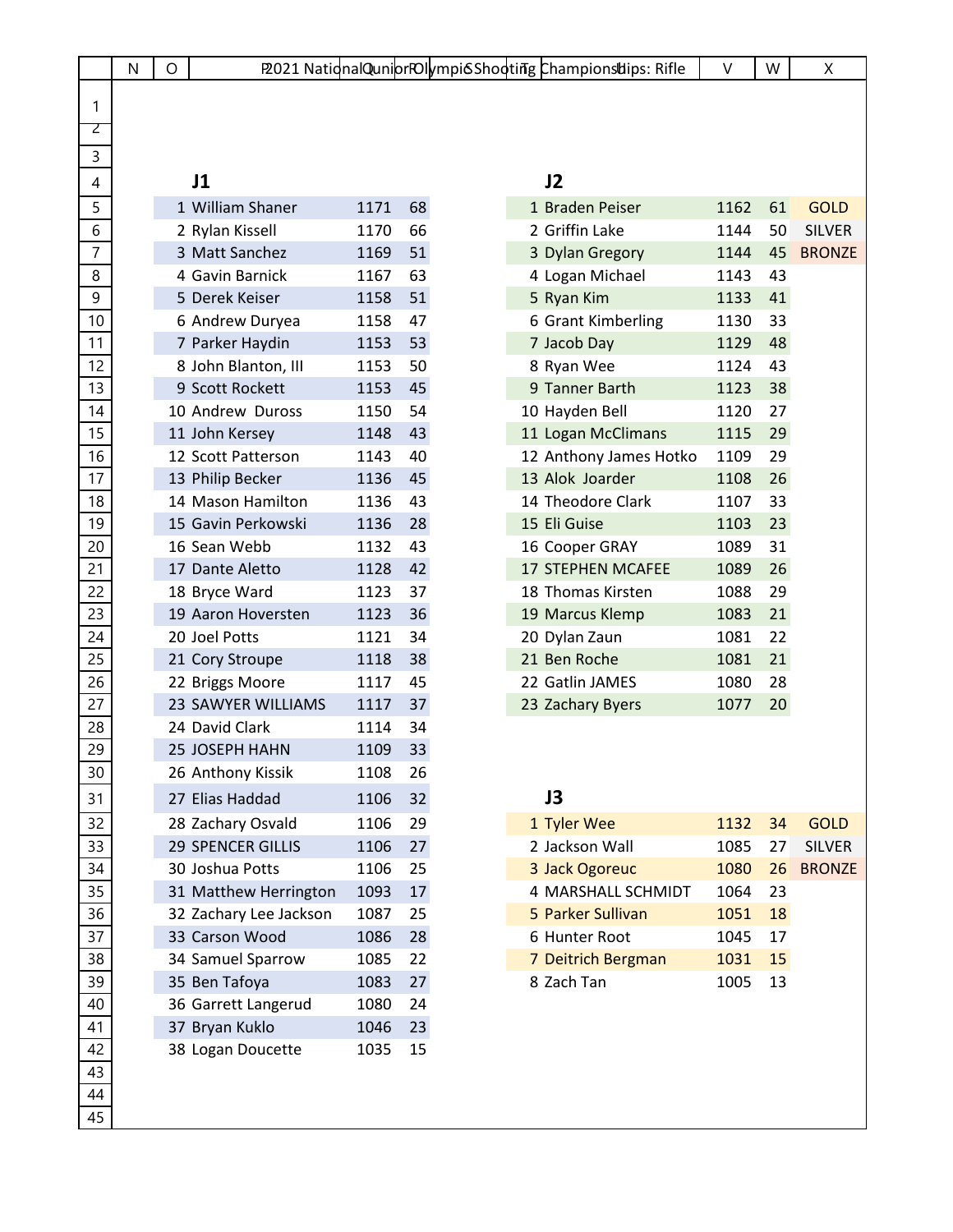### **Men's Smallbore 3-Position Final**

|      |                            |         | <b>Kneeling</b>      | Prone          | <b>Standing</b> | <b>Eliminations</b>              | Total                 |                     |
|------|----------------------------|---------|----------------------|----------------|-----------------|----------------------------------|-----------------------|---------------------|
| Gold | <b>William Shaner</b>      | 1031397 | 50.3 51.8 51.8       | 53.0 53.4 52.0 | 49.1 51.8       | 9.9<br>10.0<br>9.9               | 463.8<br>10.6<br>10.2 |                     |
|      | Silver Rylan Kissell       | 100930  | 50.2 52.0 50.4       | 52.2 51.3 51.4 | 51.2 49.1       | 8.8<br>9.4<br>10.3               | 9.7<br>456.0<br>10    |                     |
|      | <b>Bronze Matt Sanchez</b> | 101389  | 48.9 51.6 51.5       | 48.9 52.0 51.7 | 51.9 47.8       | 10.2 <sub>1</sub><br>10.1<br>8.7 | 10.1                  | 443.4 *Shoot Off    |
| 4    | Derek Keiser               | 102393  | 50.3 51.3 49.7       | 51.4 51.5 51.5 | 49.8 49.6       | 10.1<br>9.4<br>8.7               | 433.3                 |                     |
|      | Gavin Barnick              | 104424  | 49.2 52.4 49.8       | 52.9 50.8 50.0 | 48.9 51.1       | 9.9<br>9.4                       | 424.4                 |                     |
| 6    | <b>Braden Peiser</b>       | 104265  | 50.5 51.5<br>50.1    | 52.0 52.0 52.3 | 44.9 49.9       | 9.9                              | 413.1                 |                     |
|      | Parker Haydin              | 1042822 | 49.2 50.2 49.6       | 52.4 51.9 52.8 | 49.4 46.6       |                                  |                       | 402.1 **2pt Penalty |
| 8    | Andrew Duryea              | 103123  | 50.1<br>49.2<br>51.1 | 48.4 50.3 52.1 | 50.3 48.0       |                                  | 399.5                 |                     |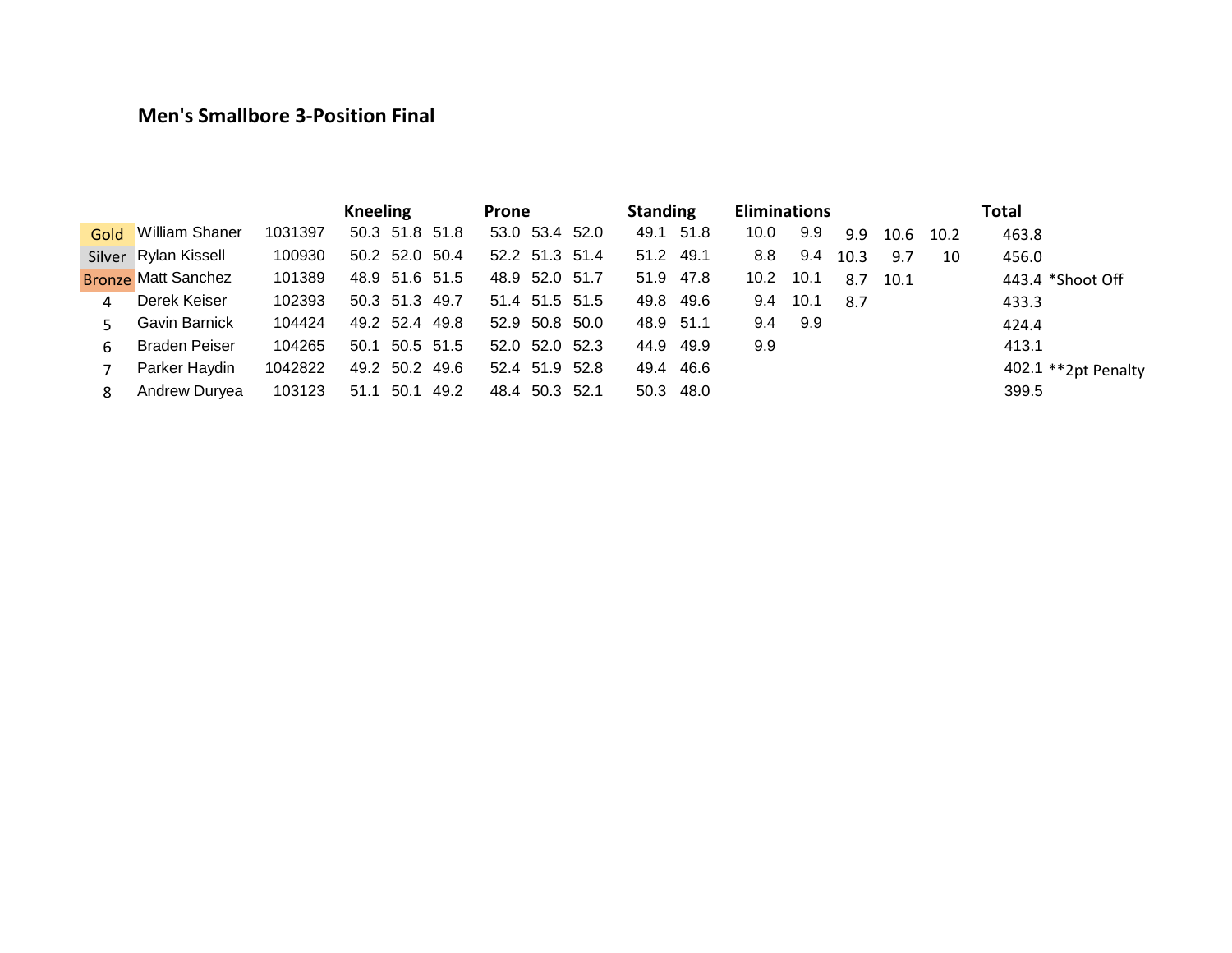# **Women's Smallbore 3-Position Qualification**

|                |                                      |                |     | Match 1 Match 1x |     | Match 2 Match 2 x | Total | Total x |
|----------------|--------------------------------------|----------------|-----|------------------|-----|-------------------|-------|---------|
| $\mathbf{1}$   | 1037967 Mary Tucker                  | J1             | 595 | 42               | 596 | 35                | 1191  | 77      |
| $\overline{2}$ | 1034676 Katie Zaun                   | J1             | 587 | 33               | 589 | 33                | 1176  | 66      |
| 3              | 100823 Molly McGhin                  | J1             | 585 | 27               | 588 | 34                | 1173  | 61      |
| 4              | 1039076 Natalie Perrin               | J1             | 585 | 33               | 581 | 26                | 1166  | 59      |
| 5              | 1039365 Julianna Hays                | J <sub>2</sub> | 581 | 28               | 584 | 25                | 1165  | 53      |
| 6              | 100910 Stephanie Allan               | J1             | 584 | 29               | 580 | 28                | 1164  | 57      |
| 7              | 1032575 Morgan Kreb                  | J <sub>1</sub> | 578 | 30               | 585 | 28                | 1163  | 58      |
| 8              | 1041282 Bremen Butler                | J2             | 581 | 26               | 582 | 29                | 1163  | 55      |
| 9              | 103814 Allison Henry                 | J <sub>1</sub> | 579 | 26               | 582 | 34                | 1161  | 60      |
| 10             | 100837 Kristen Derting               | J1             | 581 | 29               | 580 | 28                | 1161  | 57      |
| 11             | 101412 Becca Lamb                    | J1             | 578 | 21               | 582 | 34                | 1160  | 55      |
| 12             | 101728 Thompson Jaden                | J1             | 581 | 26               | 578 | 25                | 1159  | 51      |
| 13             | 1041110 Cecelia Ossi                 | J1             | 579 | 19               | 578 | 24                | 1157  | 43      |
| 14             | 1037679 Emma Pereira                 | J <sub>1</sub> | 580 | 26               | 576 | 24                | 1156  | 50      |
| 15             | 1042892 Emme Walrath                 | J2             | 575 | 25               | 580 | 28                | 1155  | 53      |
| 16             | 104195 Anne White                    | J1             | 580 | 27               | 575 | 23                | 1155  | 50      |
| 17             | 1038604 Adrienne Hanson              | J2             | 578 | 26               | 577 | 21                | 1155  | 47      |
| 18             | 1042427 Isabella Baldwin             | J2             | 576 | 23               | 578 | 24                | 1154  | 47      |
| 19             | 102447 Katrina Demerle               | J2             | 579 | 27               | 574 | 27                | 1153  | 54      |
| 20             | 1039261 Mikole Hogan                 | J2             | 574 | 27               | 576 | 25                | 1150  | 52      |
| 21             | 1035743 Claire O'Neel                | J1             | 570 | 25               | 579 | 25                | 1149  | 50      |
| 22             | 103045 Rachel Engels                 | J1             | 574 | 26               | 575 | 24                | 1149  | 50      |
| 23             | 1039011 Rylie Passmore               | J2             | 576 | 22               | 573 | 25                | 1149  | 47      |
| 24             | 101644 Madelynn Ercikson             | J1             | 576 | 22               | 572 | 24                | 1148  | 46      |
| 25             | 1041278 Kayla Andreoli               | J1             | 576 | 20               | 572 | 22                | 1148  | 42      |
| 26             | 1037973 Rachael Charles              | J2             | 572 | 23               | 575 | 25                | 1147  | 48      |
| 27             | 104399 Peninah D'Souza               | J1             | 568 | 19               | 579 | 27                | 1147  | 46      |
| 28             | 104441 Lauren Hurley                 | J <sub>1</sub> | 579 | 27               | 568 | 16                | 1147  | 43      |
| 29             | 100980 Marleigh Duncan               | J <sub>1</sub> | 571 | 24               | 575 | 23                | 1146  | 47      |
| 30             | 1039246 McKenzie Shedd               | J1             | 571 | 22               | 575 | 21                | 1146  | 43      |
| 31             | 1043449 Alivia Perkins               | J <sub>2</sub> | 565 | 21               | 580 | 22                | 1145  | 43      |
| 32             | 1034395 Mackenzie Strauch            | J1             | 569 | 18               | 576 | 20                | 1145  | 38      |
| 33             | 1042794 Fedora Marissa               | J2             | 572 | 25               | 572 | 27                | 1144  | 52      |
| 34             | 101157 Martina Gratz                 | J1             | 574 | 22               | 570 | 26                | 1144  | 48      |
| 35             | 100746 Ellizabeth Paige Hollowell J1 |                | 577 | 26               | 567 | 19                | 1144  | 45      |
| 36             | 1038123 Elizabeth Probst             | J2             | 570 | 17               | 574 | 19                | 1144  | 36      |
| 37             | 101124 Julia Rae East                | J1             | 574 | 28               | 568 | 18                | 1142  | 46      |
| 38             | 102496 Nicolette Hoffman             | J2             | 571 | 21               | 571 | 23                | 1142  | 44      |
| 39             | 100898 Emmie Sellers                 | J1             | 569 | 24               | 571 | 23                | 1140  | 47      |
| 40             | 1037708 Amy Kohan                    | J1             | 570 | 20               | 570 | 22                | 1140  | 42      |
| 41             | 102547 M'Leah LAMBDIN                | J1             | 567 | 17               | 573 | 24                | 1140  | 41      |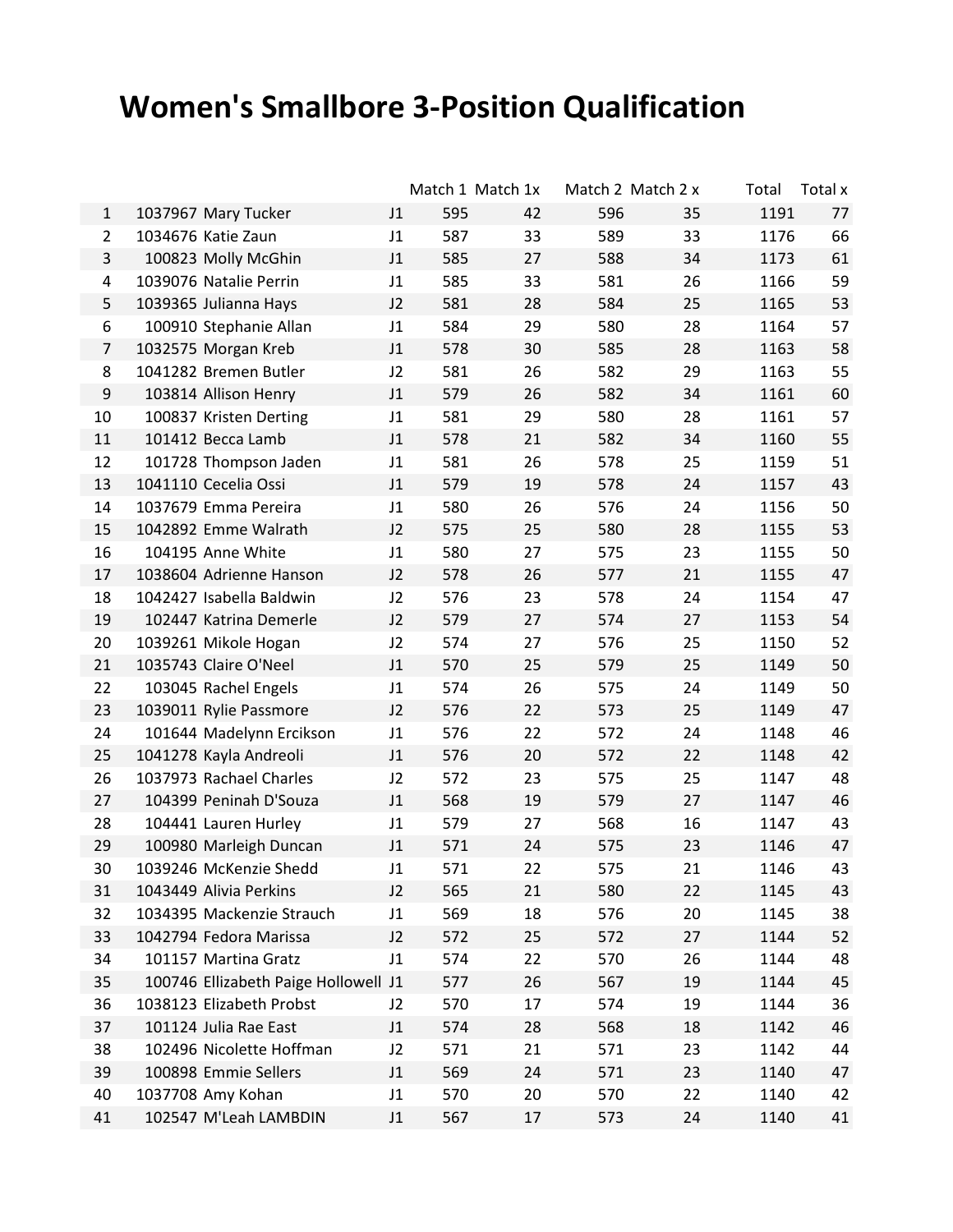| 42 | 104500 Nina Schuett        | J <sub>1</sub> | 564 | 16               | 574 | 19 | 1138 | 35 |
|----|----------------------------|----------------|-----|------------------|-----|----|------|----|
| 43 | 104332 Mackenzie Miller    | J <sub>1</sub> | 567 | 21               | 569 | 19 | 1136 | 40 |
| 44 | 1038741 Genevieve Sowers   | J1             | 572 | 20               | 564 | 17 | 1136 | 37 |
| 45 | 1043369 Amanda Wolfe       | J2             | 563 | 21               | 571 | 26 | 1134 | 47 |
| 46 | 1038825 Briley Sralla      | J3             | 568 | 18               | 566 | 17 | 1134 | 35 |
| 47 | 1038001 Mia Lee            | J2             | 567 | 18               | 566 | 28 | 1133 | 46 |
| 48 | 103557 ALEXIS KIRK         | J1             | 563 | 13               | 569 | 21 | 1132 | 34 |
| 49 | 1039170 Bethany Butler     | J2             | 570 | 17               | 562 | 14 | 1132 | 31 |
| 50 | 103603 LeeAnna Crudgington | J2             | 556 | 18               | 575 | 22 | 1131 | 40 |
| 51 | 1043413 Kendall Goebel     | J2             | 563 | 25               | 565 | 21 | 1128 | 46 |
| 52 | 100437 Madisen Smith       | J1             | 559 | 21               | 568 | 18 | 1127 | 39 |
| 53 | 1039200 Emily Buck         | J <sub>2</sub> | 562 | 21               | 564 | 23 | 1126 | 44 |
| 54 | 1038958 Claira Lowe        | J1             | 563 | 19               | 563 | 13 | 1126 | 32 |
| 55 | 1038697 Alicia Zhang       | J2             | 560 | 17               | 564 | 22 | 1124 | 39 |
| 56 | 100849 Grace Weber         | J1             | 553 | 13               | 570 | 22 | 1123 | 35 |
| 57 | 1040898 Kayla Riewe        | J2             | 565 | 21               | 558 | 14 | 1123 | 35 |
| 58 | 1040803 Maisyn Douglas     | J2             | 561 | 15               | 562 | 17 | 1123 | 32 |
| 59 | 1039136 Sally Reeke        | J1             | 557 | 15               | 566 | 15 | 1123 | 30 |
| 60 | 1042341 Adie Chartrey      | J2             | 560 | 17               | 562 | 16 | 1122 | 33 |
| 61 | 104356 Megan TORRENCE      | J2             | 554 | 12               | 567 | 23 | 1121 | 35 |
| 62 | 1040551 Lily Wytko         | J2             | 560 | 14               | 558 | 16 | 1118 | 30 |
| 63 | 103638 Lillian Warren      | J2             | 550 | 15               | 566 | 19 | 1116 | 34 |
| 64 | 1041122 Sophia Cruz        | J2             | 565 | 10               | 551 | 17 | 1116 | 27 |
| 65 | 104360 Kaylynn Slaughter   | J <sub>2</sub> | 552 | $\overline{7}$   | 563 | 19 | 1115 | 26 |
| 66 | 1035179 Macey Way          | J1             | 554 | 16               | 560 | 14 | 1114 | 30 |
| 67 | 1038827 Claudia Muzik      | J2             | 553 | 19               | 560 | 13 | 1113 | 32 |
| 68 | 104336 Phoebe Chandler     | J2             | 557 | 17               | 554 | 18 | 1111 | 35 |
| 69 | 104128 Adrianna Beard      | J2             | 554 | 19               | 555 | 13 | 1109 | 32 |
| 70 | 1039227 Autumn Smith       | J1             | 553 | 17               | 555 | 14 | 1108 | 31 |
| 71 | 1043389 Ashlyn Blake       | J2             | 545 | 16               | 562 | 18 | 1107 | 34 |
| 72 | 1040465 Kenlee Ewton       | J2             | 548 | 13               | 559 | 13 | 1107 | 26 |
| 73 | 1037801 Grace Foley        | J2             | 546 | 19               | 559 | 21 | 1105 | 40 |
| 74 | 1040686 Meredith Stuart    | J2             | 547 | 19               | 558 | 14 | 1105 | 33 |
| 75 | 1040915 Alexis Kunze       | J2             | 549 | 18               | 555 | 20 | 1104 | 38 |
| 76 | 104556 Tiffany Larcom      | J1             | 550 | 21               | 553 | 18 | 1103 | 39 |
| 77 | 1042422 Riley Dunn         | J2             | 545 | 13               | 558 | 12 | 1103 | 25 |
| 78 | 1039235 Ashlee Peters      | J2             | 548 | 12               | 553 | 14 | 1101 | 26 |
| 79 | 1037906 Alexandria Watts   | J2             | 546 | 14               | 554 | 11 | 1100 | 25 |
| 80 | 1039093 Jordan HARRIS      | J1             | 541 | 11               | 556 | 19 | 1097 | 30 |
| 81 | 1040796 Casia Steinhaus    | J2             | 547 | 16               | 548 | 12 | 1095 | 28 |
| 82 | 1041055 Makenzie Larson    | J3             | 546 | 10               | 548 | 13 | 1094 | 23 |
| 83 | 1040986 Kenzi Jentzsch     | J3             | 540 | $\boldsymbol{9}$ | 549 | 11 | 1089 | 20 |
| 84 | 1042681 Dylan Tonel        | J3             | 551 | 20               | 535 | 13 | 1086 | 33 |
| 85 | 1043433 Hannah Dufresne    | J3             | 535 | 13               | 549 | 15 | 1084 | 28 |
| 86 | 1039252 Ainsley Mcfarland  | J3             | 543 | 11               | 539 | 12 | 1082 | 23 |
| 87 | 1037766 Sydnee Head        | J1             | 530 | 12               | 533 | 12 | 1063 | 24 |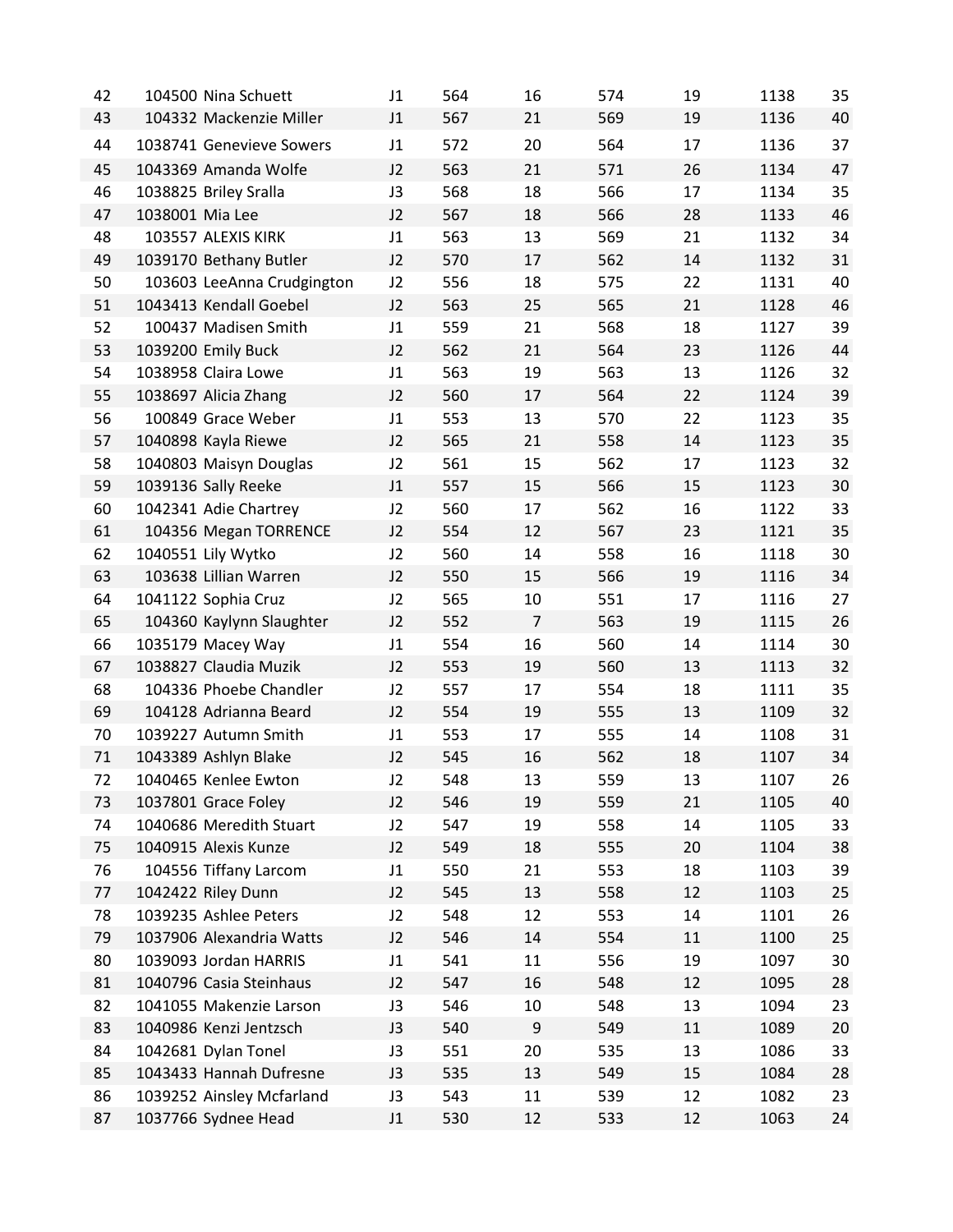| 88 1042463 Cassidy Reeke  | 538    | $\overline{q}$   | 521   | $\sim$ 5 $\sim$ | 1059 14 |  |
|---------------------------|--------|------------------|-------|-----------------|---------|--|
| 89 1042750 Shaylin Cullis | J3 530 | $\sim$ 15 $\sim$ | - 522 | $\setminus$ 15  | 1052 30 |  |
| 90 1040681 Ella Lee       | J3 524 | $6\overline{6}$  | 513   | $\overline{7}$  | 1037 13 |  |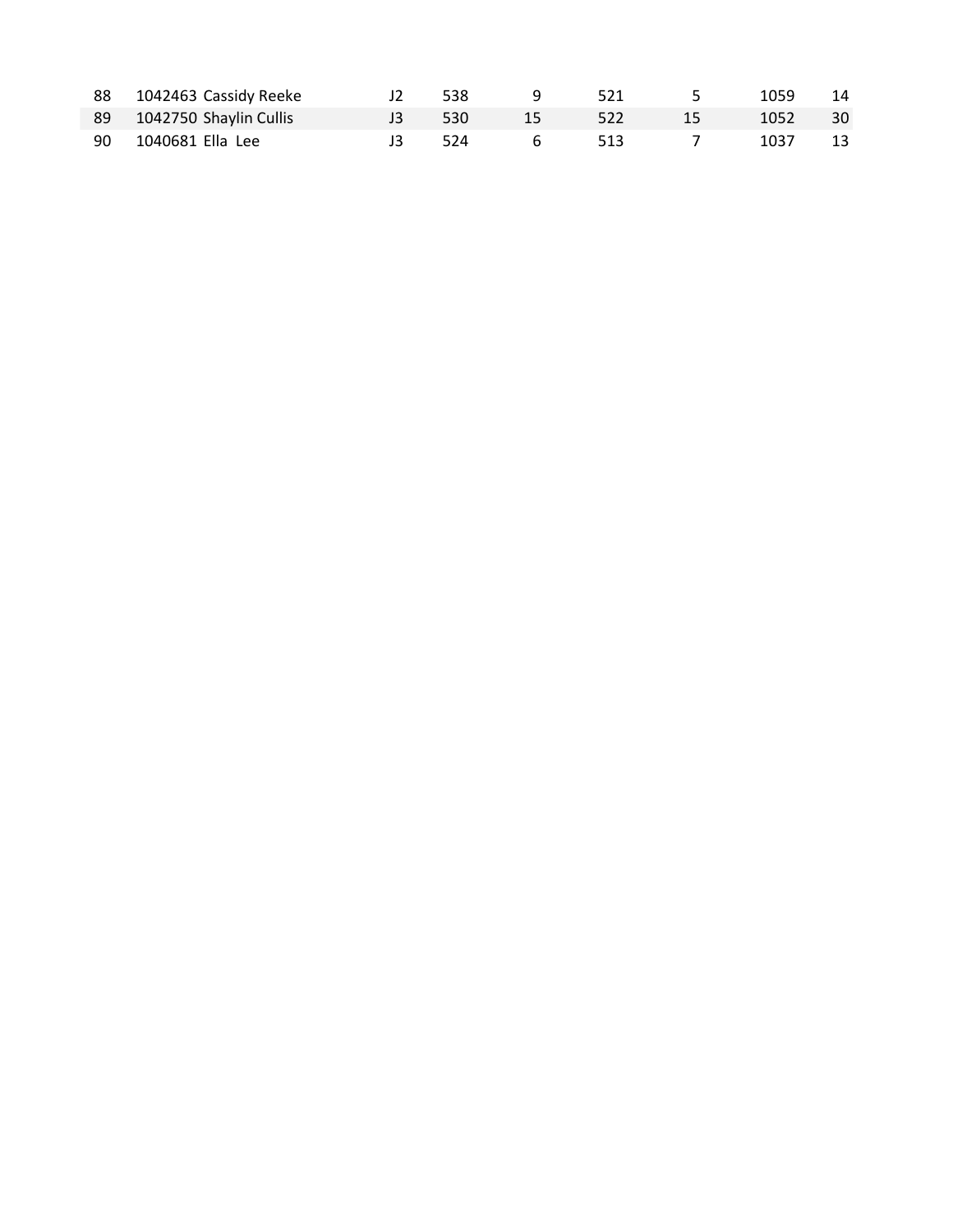| 1 Mary Tucker                 | 1191 | 77 |
|-------------------------------|------|----|
| 2 Katie Zaun                  | 1176 | 66 |
| 3 Molly McGhin                | 1173 | 61 |
| 4 Natalie Perrin              | 1166 | 59 |
| 5 Stephanie Allan             | 1164 | 57 |
| 6 Morgan Kreb                 | 1163 | 58 |
| 7 Allison Henry               | 1161 | 60 |
| 8 Kristen Derting             | 1161 | 57 |
| 9 Becca Lamb                  | 1160 | 55 |
| 10 Thompson Jaden             | 1159 | 51 |
| 11 Cecelia Ossi               | 1157 | 43 |
| 12 Emma Pereira               | 1156 | 50 |
| 13 Anne White                 | 1155 | 50 |
| 14 Claire O'Neel              | 1149 | 50 |
| 15 Rachel Engels              | 1149 | 50 |
| 16 Madelynn Ercikson          | 1148 | 46 |
| 17 Kayla Andreoli             | 1148 | 42 |
| 18 Peninah D'Souza            | 1147 | 46 |
| 19 Lauren Hurley              | 1147 | 43 |
| 20 Marleigh Duncan            | 1146 | 47 |
| 21 McKenzie Shedd             | 1146 | 43 |
| 22 Mackenzie Strauch          | 1145 | 38 |
| 23 Martina Gratz              | 1144 | 48 |
| 24 Ellizabeth Paige Hollowell | 1144 | 45 |
| 25 Julia Rae East             | 1142 | 46 |
| 26 Emmie Sellers              | 1140 | 47 |
| 27 Amy Kohan                  | 1140 | 42 |
| 28 M'Leah LAMBDIN             | 1140 | 41 |
| 29 Nina Schuett               | 1138 | 35 |
| 30 Mackenzie Miller           | 1136 | 40 |
| 31 Genevieve Sowers           | 1136 | 37 |
| 32 ALEXIS KIRK                | 1132 | 34 |
| 33 Madisen Smith              | 1127 | 39 |
| 34 Claira Lowe                | 1126 | 32 |
| 35 Grace Weber                | 1123 | 35 |
| 36 Sally Reeke                | 1123 | 30 |
| 37 Macey Way                  | 1114 | 30 |
| 38 Autumn Smith               | 1108 | 31 |
| 39 Tiffany Larcom             | 1103 | 39 |
| 40 Jordan HARRIS              | 1097 | 30 |
| 41 Sydnee Head                | 1063 | 24 |
|                               |      |    |

### **J1 J2**

| 1 Mary Tucker                | 1191 | 77 | 1 Julianna Hays        | 1165 | 53 |
|------------------------------|------|----|------------------------|------|----|
| 2 Katie Zaun                 | 1176 | 66 | 2 Bremen Butler        | 1163 | 55 |
| 3 Molly McGhin               | 1173 | 61 | 3 Emme Walrath         | 1155 | 53 |
| 4 Natalie Perrin             | 1166 | 59 | 4 Adrienne Hanson      | 1155 | 47 |
| 5 Stephanie Allan            | 1164 | 57 | 5 Isabella Baldwin     | 1154 | 47 |
| 6 Morgan Kreb                | 1163 | 58 | 6 Katrina Demerle      | 1153 | 54 |
| 7 Allison Henry              | 1161 | 60 | 7 Mikole Hogan         | 1150 | 52 |
| 8 Kristen Derting            | 1161 | 57 | 8 Rylie Passmore       | 1149 | 47 |
| 9 Becca Lamb                 | 1160 | 55 | 9 Rachael Charles      | 1147 | 48 |
| 0 Thompson Jaden             | 1159 | 51 | 10 Alivia Perkins      | 1145 | 43 |
| 1 Cecelia Ossi               | 1157 | 43 | 11 Fedora Marissa      | 1144 | 52 |
| 2 Emma Pereira               | 1156 | 50 | 12 Elizabeth Probst    | 1144 | 36 |
| 3 Anne White                 | 1155 | 50 | 13 Nicolette Hoffman   | 1142 | 44 |
| 4 Claire O'Neel              | 1149 | 50 | 14 Amanda Wolfe        | 1134 | 47 |
| 5 Rachel Engels              | 1149 | 50 | 15 Mia Lee             | 1133 | 46 |
| 6 Madelynn Ercikson          | 1148 | 46 | 16 Bethany Butler      | 1132 | 31 |
| 7 Kayla Andreoli             | 1148 | 42 | 17 LeeAnna Crudgington | 1131 | 40 |
| 8 Peninah D'Souza            | 1147 | 46 | 18 Kendall Goebel      | 1128 | 46 |
| 9 Lauren Hurley              | 1147 | 43 | 19 Emily Buck          | 1126 | 44 |
| 0 Marleigh Duncan            | 1146 | 47 | 20 Alicia Zhang        | 1124 | 39 |
| 1 McKenzie Shedd             | 1146 | 43 | 21 Kayla Riewe         | 1123 | 35 |
| 2 Mackenzie Strauch          | 1145 | 38 | 22 Maisyn Douglas      | 1123 | 32 |
| 3 Martina Gratz              | 1144 | 48 | 23 Adie Chartrey       | 1122 | 33 |
| 4 Ellizabeth Paige Hollowell | 1144 | 45 | 24 Megan TORRENCE      | 1121 | 35 |
| 5 Julia Rae East             | 1142 | 46 | 25 Lily Wytko          | 1118 | 30 |
| 6 Emmie Sellers              | 1140 | 47 | 26 Lillian Warren      | 1116 | 34 |
| 7 Amy Kohan                  | 1140 | 42 | 27 Sophia Cruz         | 1116 | 27 |
| 8 M'Leah LAMBDIN             | 1140 | 41 | 28 Kaylynn Slaughter   | 1115 | 26 |
| 9 Nina Schuett               | 1138 | 35 | 29 Claudia Muzik       | 1113 | 32 |
| 0 Mackenzie Miller           | 1136 | 40 | 30 Phoebe Chandler     | 1111 | 35 |
| 1 Genevieve Sowers           | 1136 | 37 | 31 Adrianna Beard      | 1109 | 32 |
| 2 ALEXIS KIRK                | 1132 | 34 | 32 Ashlyn Blake        | 1107 | 34 |
| 3 Madisen Smith              | 1127 | 39 | 33 Kenlee Ewton        | 1107 | 26 |
| 4 Claira Lowe                | 1126 | 32 | 34 Grace Foley         | 1105 | 40 |
| 5 Grace Weber                | 1123 | 35 | 35 Meredith Stuart     | 1105 | 33 |
| 6 Sally Reeke                | 1123 | 30 | 36 Alexis Kunze        | 1104 | 38 |
| 7 Macey Way                  | 1114 | 30 | 37 Riley Dunn          | 1103 | 25 |
| 8 Autumn Smith               | 1108 | 31 | 38 Ashlee Peters       | 1101 | 26 |
| 9 Tiffany Larcom             | 1103 | 39 | 39 Alexandria Watts    | 1100 | 25 |
| 0 Jordan HARRIS              | 1097 | 30 | 40 Casia Steinhaus     | 1095 | 28 |
| 1 Sydnee Head                | 1063 | 24 | 41 Cassidy Reeke       | 1059 | 14 |
|                              |      |    |                        |      |    |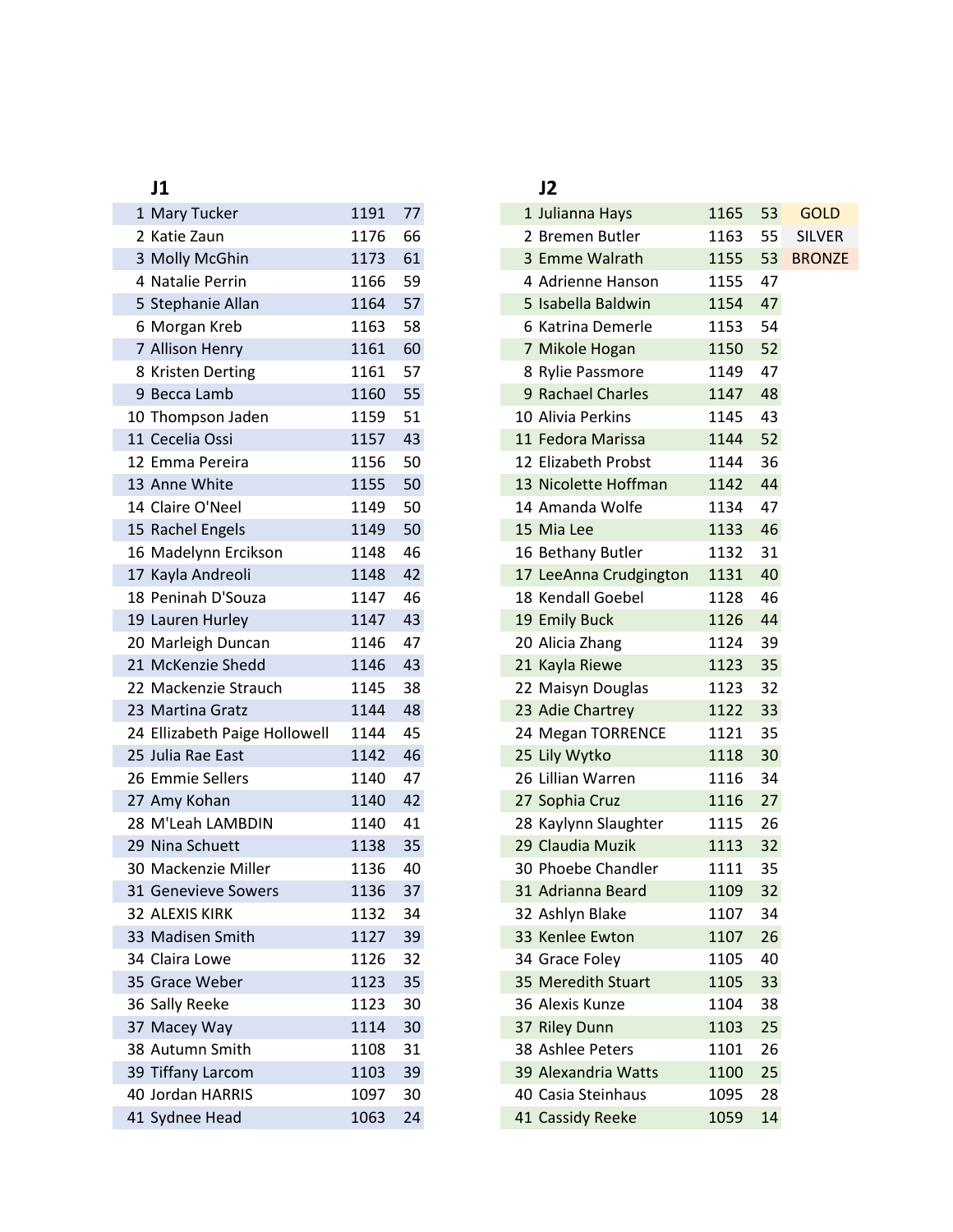## **J3**

| 1 Briley Sralla     |         |      | 1134 35 GOLD |
|---------------------|---------|------|--------------|
| 2 Makenzie Larson   | 1094    |      | 23 SILVER    |
| 3 Kenzi Jentzsch    | 1089    |      | 20 BRONZE    |
| 4 Dylan Tonel       | 1086 33 |      |              |
| 5 Hannah Dufresne   | 1084    | 28   |              |
| 6 Ainsley Mcfarland | 1082    | - 23 |              |
| 7 Shaylin Cullis    | 1052    | 30   |              |
| 8 Flla Lee          | 1037    | 13   |              |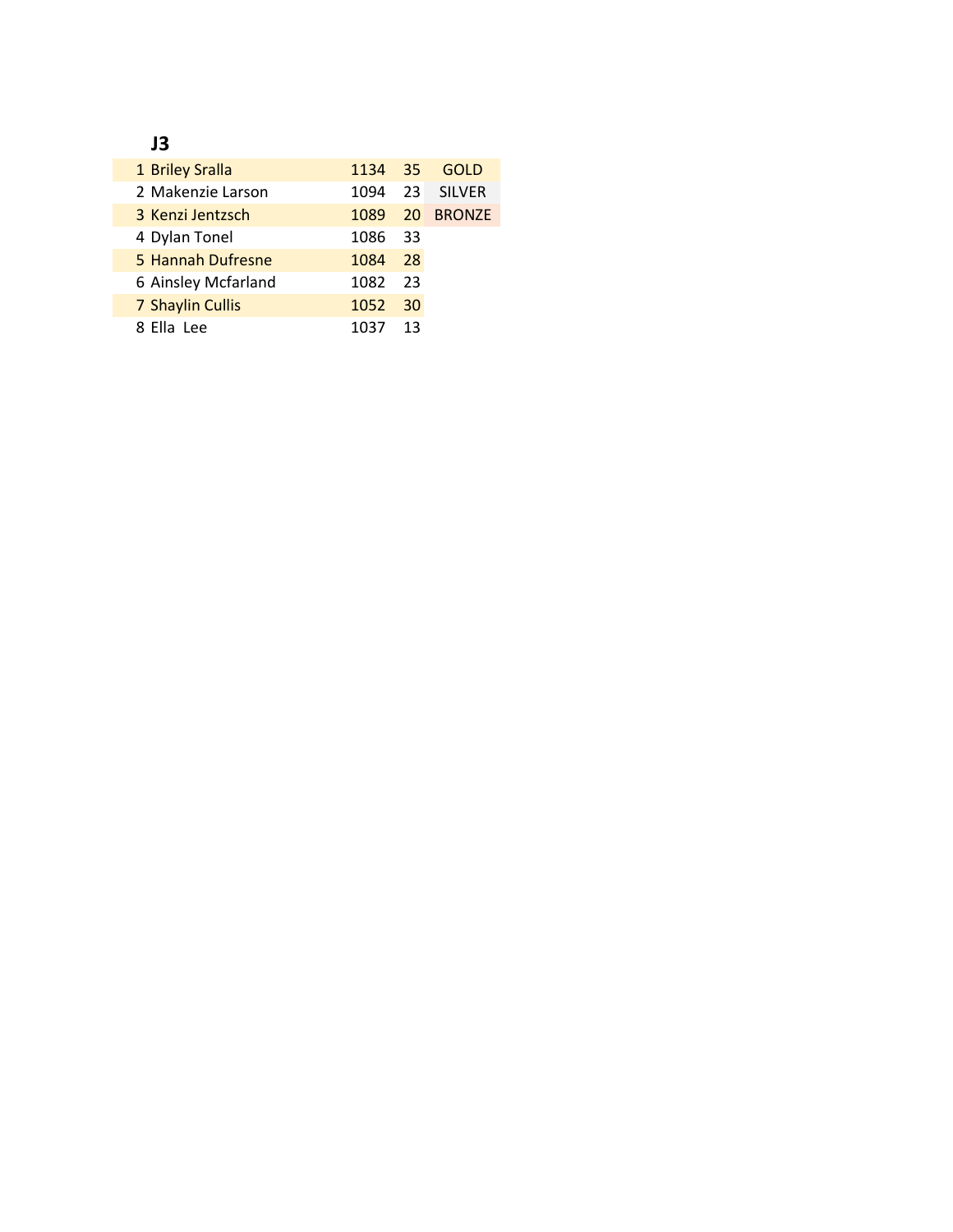### **Womens's Smallbore 3-Position Final**

|      |                            |         | <b>Kneeling</b> |      | <b>Prone</b>   |  | <b>Standing</b> | <b>Eliminations</b> |      |             |             |        | <b>Total</b> |
|------|----------------------------|---------|-----------------|------|----------------|--|-----------------|---------------------|------|-------------|-------------|--------|--------------|
| Gold | <b>Mary Tucker</b>         | 1037967 | 50.6 52.0 52.3  |      | 53.3 51.9 52.8 |  | 52.3 49.1       | 10.0                | 10.1 | 11          |             | 10 9.9 | 465.4        |
|      | Silver Katie Zaun          | 1034676 | 51.8 52.7 50.8  |      | 52.0 52.6 52.8 |  | 49.5 48.8       | 8.9                 | 10.2 | 10          | $9.3$ $9.1$ |        | 458.8        |
|      | <b>Bronze Molly McGhin</b> | 100823  | 51.8 52.0 50.6  |      | 52.7 51.6 51.6 |  | 48.8 50.0       | 10.0                | 10.3 | $9.9$ $9.3$ |             |        | 448.6        |
| 4    | Natalie Perrin             | 1039076 | 48.8 50.8 53.1  |      | 51.8 51.6 51.6 |  | 45.9 49.7       | 10.6                | 10.4 | 11          |             |        | 434.8        |
| 5.   | Morgan Kreb                | 1032575 | 49.2 49.9 51.2  |      | 52.0 50.0 51.0 |  | 50.8 49.7       | 9.6                 | 10.1 |             |             |        | 423.5        |
| 6    | <b>Bremen Butler</b>       | 1041282 | 48.6 50.8 51.0  |      | 51.7 51.6 50.9 |  | 47.9 49.8       | 9.9                 |      |             |             |        | 412.2        |
|      | Julianna Hays              | 1039365 | 49.7<br>49.9    | 48.9 | 50.5 50.6 52.5 |  | 48.7 50.0       |                     |      |             |             |        | 400.8        |
| 8    | Stephanie Allan            | 100910  | 52.4 51.0 51.4  |      | 52.3 50.6 52.3 |  | 46.0 44.6       |                     |      |             |             |        | 400.6        |